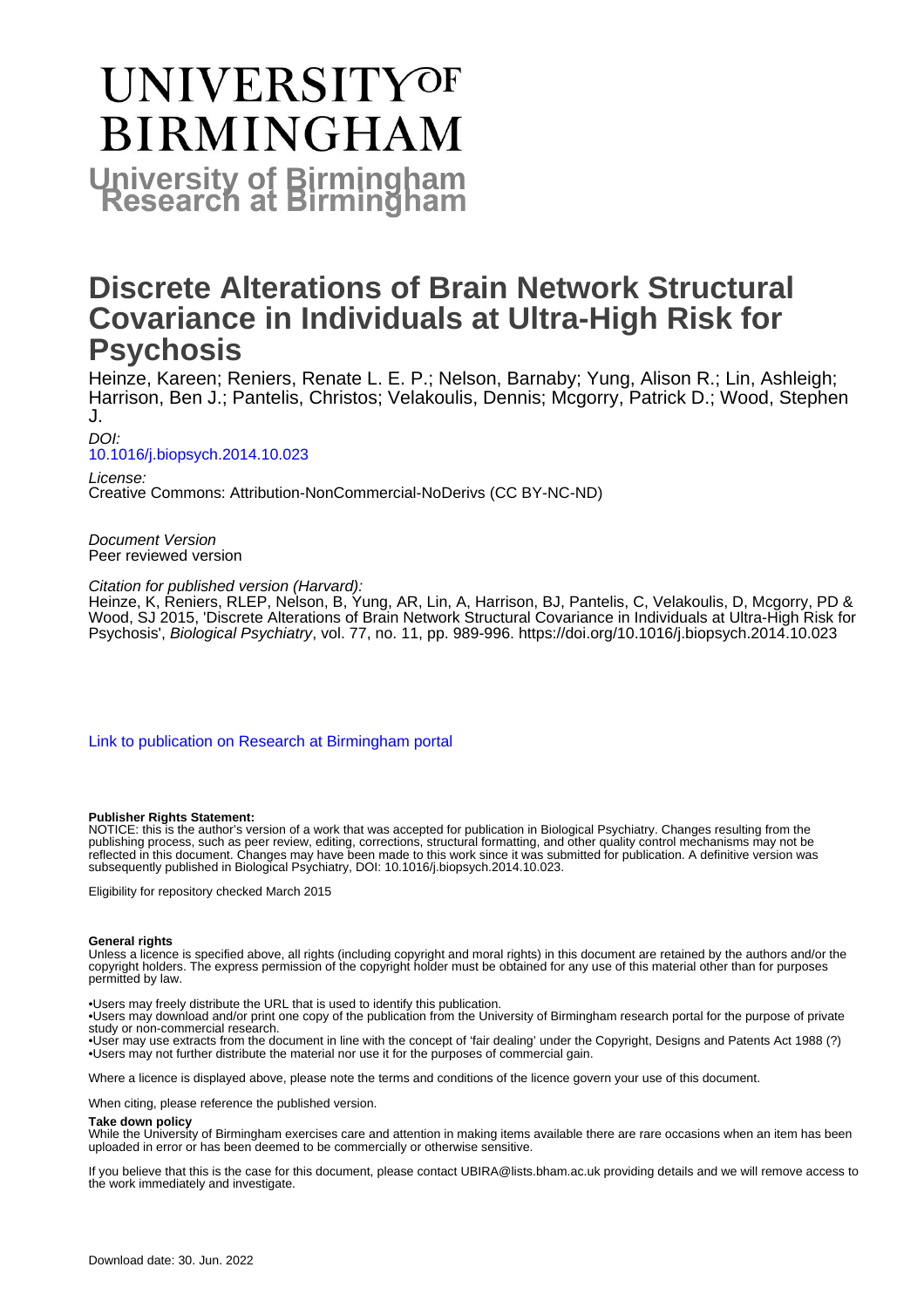# Author's Accepted Manuscript

Discrete Alterations of Brain Network Structural Covariance in Individuals at Ultra-High Risk for **Psychosis** 

Kareen Heinze, Renate L.E.P. Reniers, Barnaby Nelson, Alison R. Yung, Ashleigh Lin, Ben J. Harrison, Christos Pantelis, Dennis Velakoulis, Patrick D. McGorry, Stephen J. Wood



www.elsevier.com/locate/bps

PII: S0006-3223(14)00829-4 DOI: http://dx.doi.org/10.1016/j.biopsych.2014.10.023 Reference: BPS12374

To appear in: Biological Psychiatry

Received date: 19 March 2014 Revised date: 16 October 2014 Accepted date: 16 October 2014

Cite this article as: Kareen Heinze, Renate L.E.P. Reniers, Barnaby Nelson, Alison R. Yung, Ashleigh Lin, Ben J. Harrison, Christos Pantelis, Dennis Velakoulis, Patrick D. McGorry, Stephen J. Wood, Discrete Alterations of Brain Network Structural Covariance in Individuals at Ultra-High Risk for Psychosis, Biological Psychiatry, http://dx.doi.org/10.1016/j.biopsych.2014.10.023

This is a PDF file of an unedited manuscript that has been accepted for publication. As a service to our customers we are providing this early version of the manuscript. The manuscript will undergo copyediting, typesetting, and review of the resulting galley proof before it is published in its final citable form. Please note that during the production process errors may be discovered which could affect the content, and all legal disclaimers that apply to the journal pertain.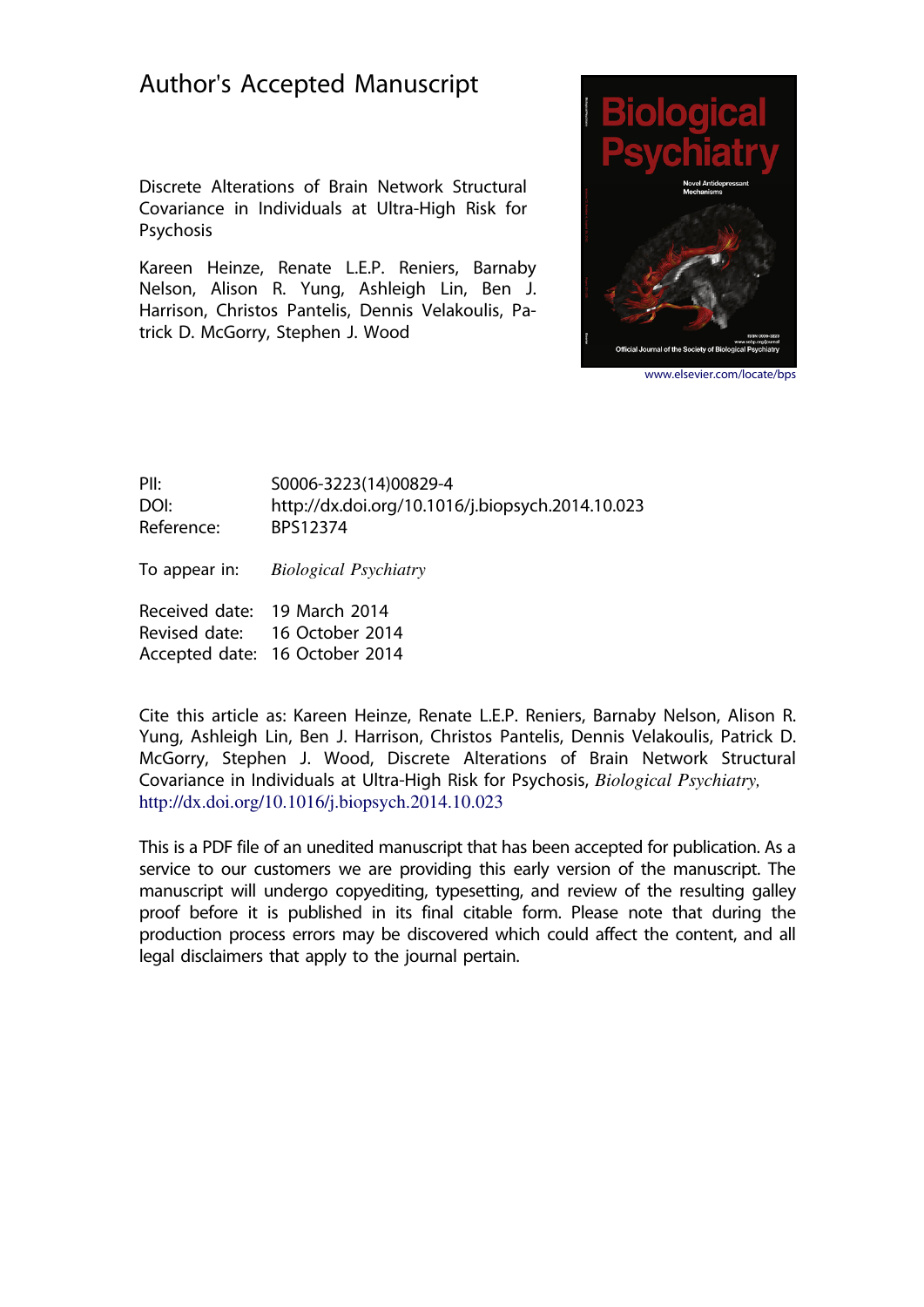# **Discrete Alterations of Brain Network Structural Covariance in Individuals at Ultra-High Risk for Psychosis**

Kareen Heinze<sup>1</sup>, Renate L E P Reniers<sup>1</sup>, Barnaby Nelson<sup>2</sup>, Alison R Yung<sup>2,3</sup>, Ashleigh Lin<sup>4</sup>, Ben J Harrison<sup>5</sup>, Christos Pantelis<sup>5</sup>, Dennis Velakoulis<sup>5</sup>, Patrick D McGorry<sup>2</sup>, Stephen J Wood<sup>1,5</sup>

- 1. School of Psychology, University of Birmingham, UK
- 2. Orygen Youth Health Research Centre, University of Melbourne, VIC, Australia
- 3. Institute of Brain, Behavior and Mental Health, The University of Manchester, UK
- 4. Telethon Kids Institute, University of Western Australia, Australia

5. Melbourne Neuropsychiatry Centre, Department of Psychiatry, University of

Melbourne and Melbourne Health, Carlton South, VIC, Australia

Word count abstract: 229 Word count (exc. Abstract & refs): 3902 Running head: Structural covariance in UHR Key words: structural covariance; ultra-high risk; psychosis; network-level; defaultmode network; transition Number of figures: 2 Number of tables: 1 Number of supplemental information: 10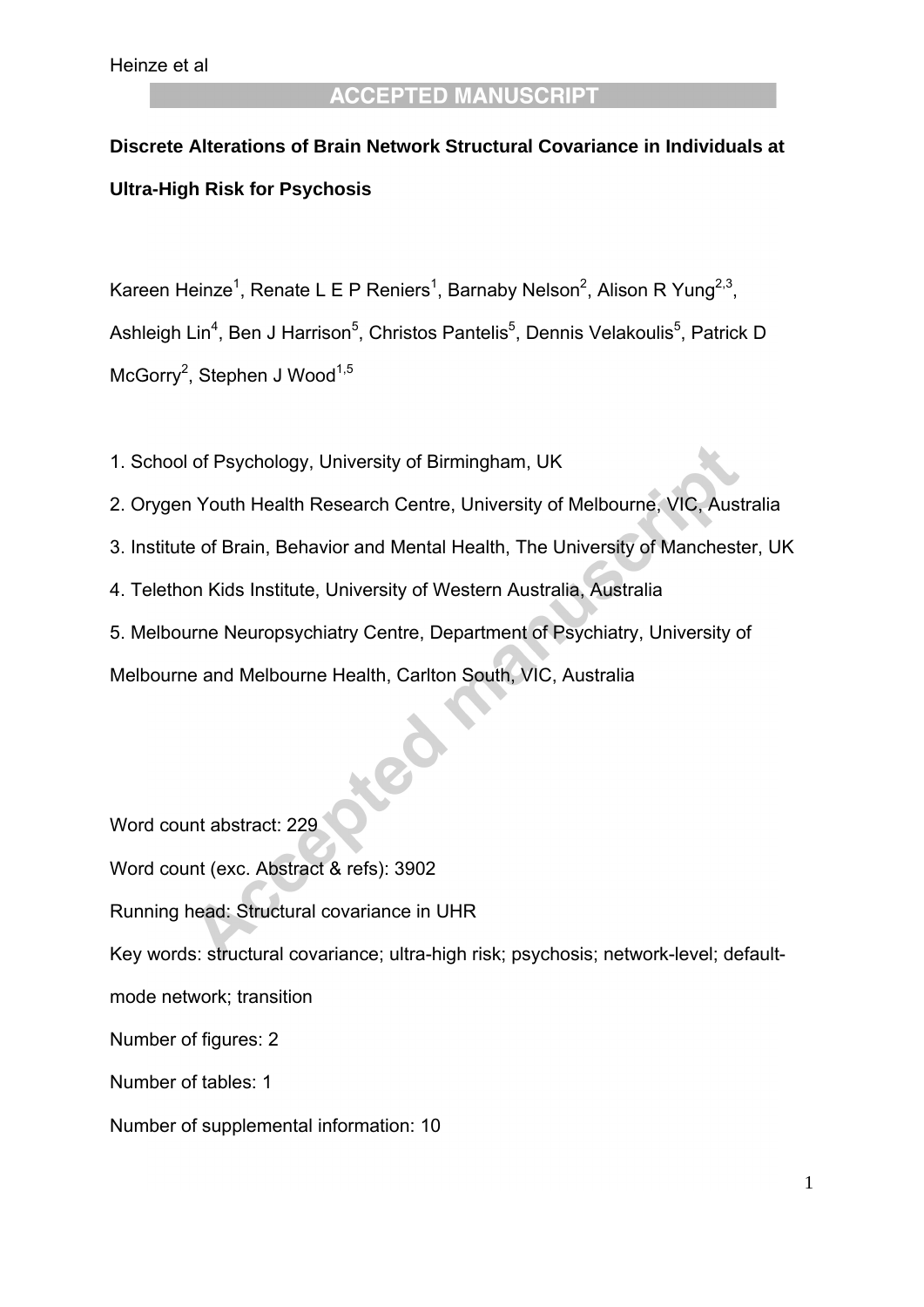Correspondence: Kareen Heinze, School of Psychology, University of Birmingham, Edgbaston UK B15 2TT

Tel: +44 121 4144917 Fax: +44 121 4144897 Email: kxh114@bham.ac.uk

#### **Abstract**

**Background**. Investigation of aberrant large-scale brain networks offers novel insight into the role these networks play in diverse psychiatric disorders, such as schizophrenia. While there are studies reporting altered functional brain connectivity in participants at ultra-high risk (UHR) for psychosis, it is unclear whether these alterations extend to structural brain networks.

**Methods**. Whole-brain structural covariance patterns of 133 participants at UHR for psychosis (51 of whom subsequently developed psychosis) and 65 healthy controls (HC) were studied. Following data pre-processing (using VBM8), the mean signal in seed regions relating to specific networks (visual, auditory, motor, speech, semantic, executive, salience and default-mode) were extracted and voxel-wise analyses of covariance were conducted to compare the association between whole brain signal and each seed region for UHR and HC individuals. UHR participants who transitioned were compared to those who did not.

**Results**. Significantly reduced structural covariance was observed in the UHR sample compared to HC for the default-mode network, and increased covariance for the motor and executive control networks. When those who transitioned to psychosis were compared with those who did not, aberrant structural covariance was observed in the salience, executive-control, auditory and motor networks.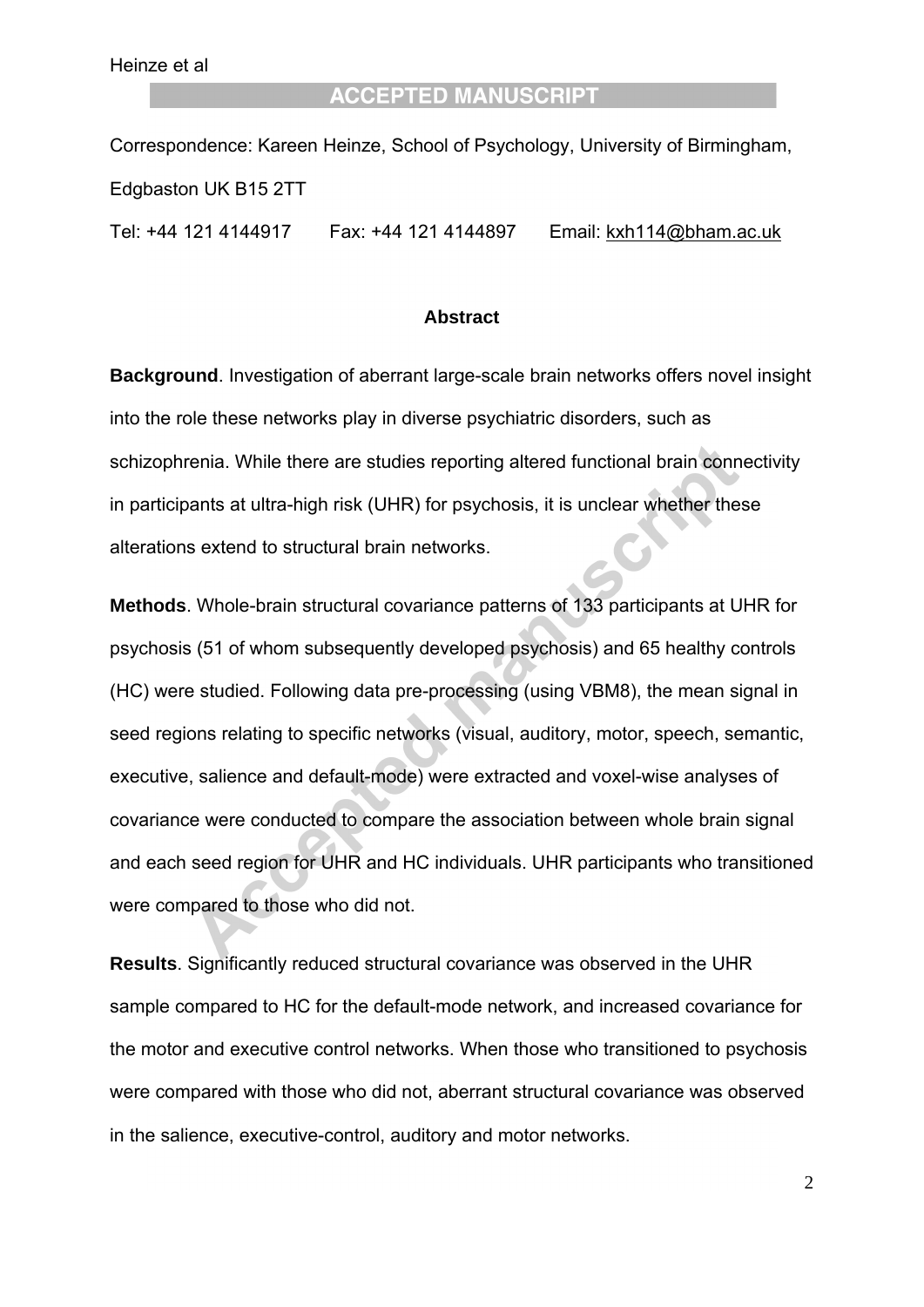# **ACCEPTED MANUSCRIPT**

**Conclusions**. Whole-brain structural covariance analyses revealed subtle changes of connectivity of the default-mode, executive control, salience, motor and auditory networks in UHR individuals for psychosis. Although we found significant differences, these are small changes, and tend to reflect largely intact structural networks.

Schizophrenia is associated with substantial brain changes, most prominently in frontal and temporal areas [1]. The period preceding the onset of schizophrenia and other psychotic disorders is characterised by non-specific symptoms such as anxiety and depressed mood, attenuated psychotic symptoms (e.g. delusions or hallucinations) and a decline in social and role functioning. To detect young people in the prodromal phase of psychotic illness, these characteristics have been operationalized and are known as the at-risk mental state (or ultra-high or clinical high risk for psychosis) [2]. According to a recent meta-analysis, rates of transition to frank psychosis in individuals presenting with these features are estimated to be approximately 22% over twelve months, increasing to 29% after two years and 36% after three years [3]. Neurobiological abnormalities in such individuals appear to be qualitatively similar but less severe than in schizophrenia [4]. This relative sparing in individuals at ultra-high risk (UHR) for psychosis highlights the importance of early intervention [5] to reduce the risk of pronounced and possibly non-reversible structural brain alterations associated with progression to a first episode of psychosis [6].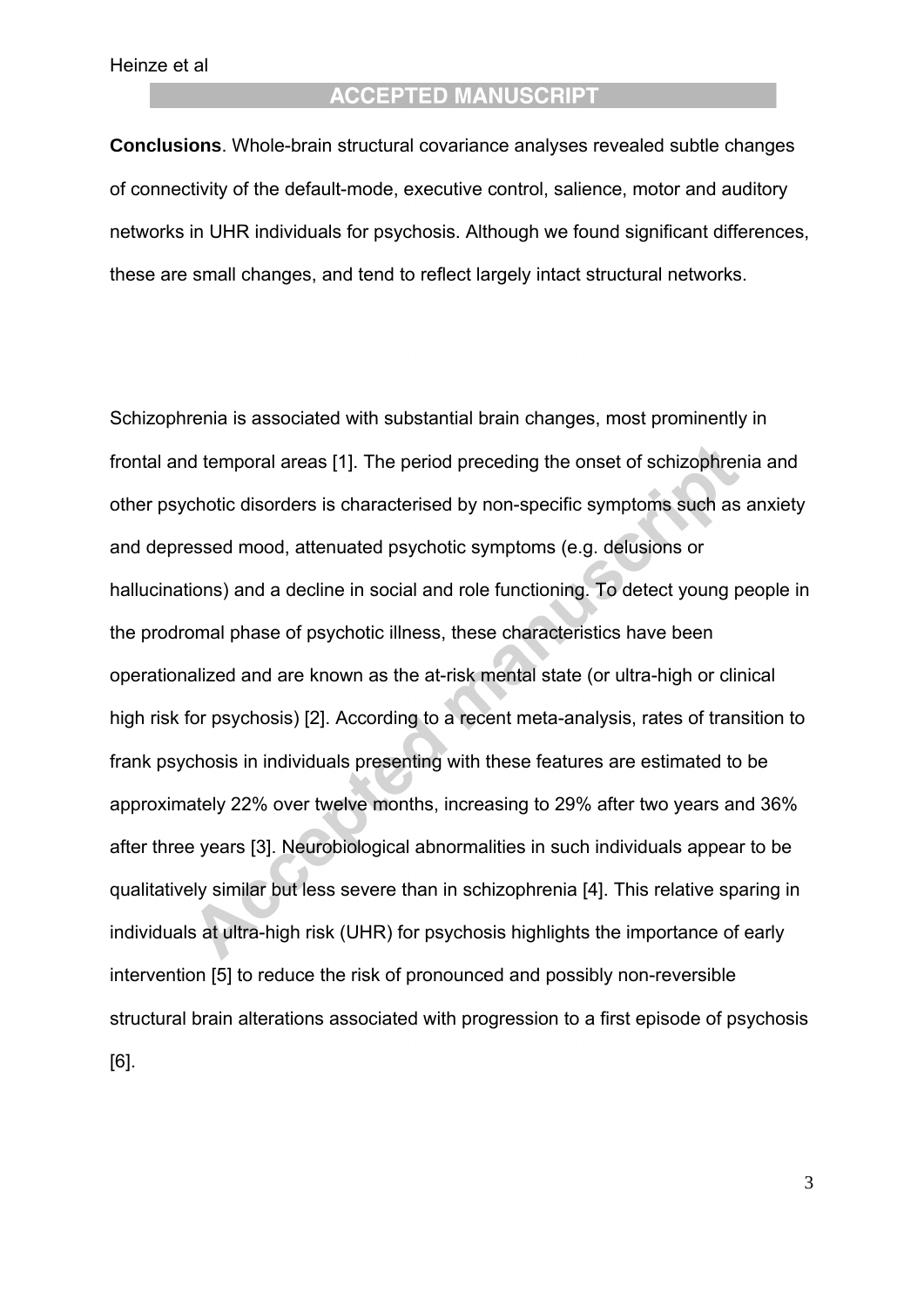# **ACCEPTED MANUSCRIPT**

Previous work has concentrated on neurobiological correlates and predictors of psychotic illness with a region-of-interest (ROI) perspective [7, 8] or voxel-based morphometry (VBM) [9] – that is, investigation has focused on how gray matter volume alterations may be associated with schizophrenia or predict its onset in high risk samples. Such ROI studies have identified smaller frontal [10], insular [11], parahippocampal [10, 12] and superior temporal gyri [13] volumes, characterising the UHR individuals and/or predating the onset of psychosis, which has generally been replicated by VBM studies [9]. Such changes, which are also associated with schizophrenia, are assumed to be distributed, involving inter-connected brain networks rather than focal regions [14]. An alternative approach is therefore to presume that it is dysfunction at the *network* level that is associated with the disorder. Large-scale brain networks offer a striking paradigm to look at the cognitive and affective dysfunction in psychiatric disorders. Network abnormalities may develop before the onset of frank psychotic illness: it has, for example, been found that UHR individuals with higher levels of symptoms demonstrate a significantly decreased contribution of the anterior cingulate cortex (ACC) to task-relevant network organisation compared to less symptomatic participants and healthy controls (HC) [15].

The large-scale networks of most interest in schizophrenia are the so-called "salience" (SN), "default-mode" (DMN) and "executive control" networks (ECN). The SN is anchored in the dorsal anterior cingulate and fronto-insular cortices; the DMN consists of the posterior cingulate (PCC) and medial prefrontal cortices (mPFC),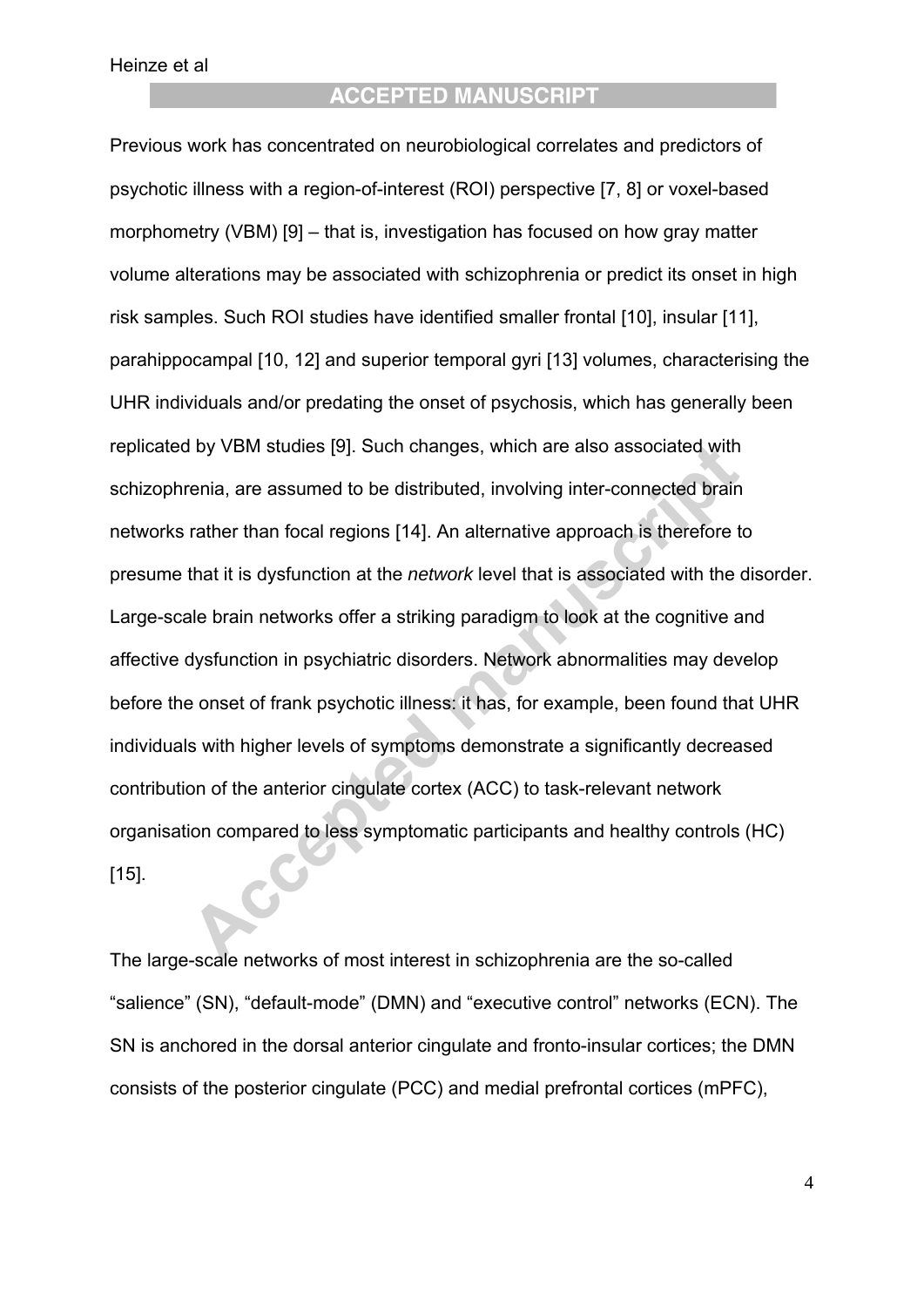# **ACCEPTED MANUSCRIPT**

medial temporal lobe, and angular gyrus; and the ECN is a fronto-parietal system anchored in the parietal and dorsolateral prefrontal cortices (dlPFC) [16].

The SN detects the most salient internal and environmental stimuli and switches between other large-scale networks, such as the DMN and ECN, in order to guide behavior, e.g. to enable access to attention and working memory resources when needed [17]. The observation of insular activation during hallucinations suggests that the SN is creating heightened salience during otherwise normal activity, which supports the notion of an insular dysfunction model of psychosis [18]. Furthermore, we have shown that there are progressively declining insular volumes in UHR patients who subsequently transitioned to psychosis, when compared to those who did not transition and HC [11]. This misattribution of salience to internally generated mental events, such as hallucinations, would in turn be expected to promote activation of the DMN [17] and lead to an impaired suppression of DMN activity during task performance [19, 20]. Individuals with a familial risk for psychosis have been assessed in functional magnetic resonance imaging (fMRI) studies and found to show altered resting-state connectivity within the DMN between the PCC, precuneus and prefrontal areas [21-23]. This finding was further supported by a failure to properly modulate the ventromedial prefrontal cortex (vmPFC) and precuneus during self-referential processes in individuals with a family history as compared to controls [21]. This notion is consistent with the model of basic self-disturbance in schizophrenia and may be associated with observed source monitoring deficits [24, 25]. Resting-state fMRI studies have further shown that the typically observed anticorrelated relationship between the SN and DMN, specifically between the medial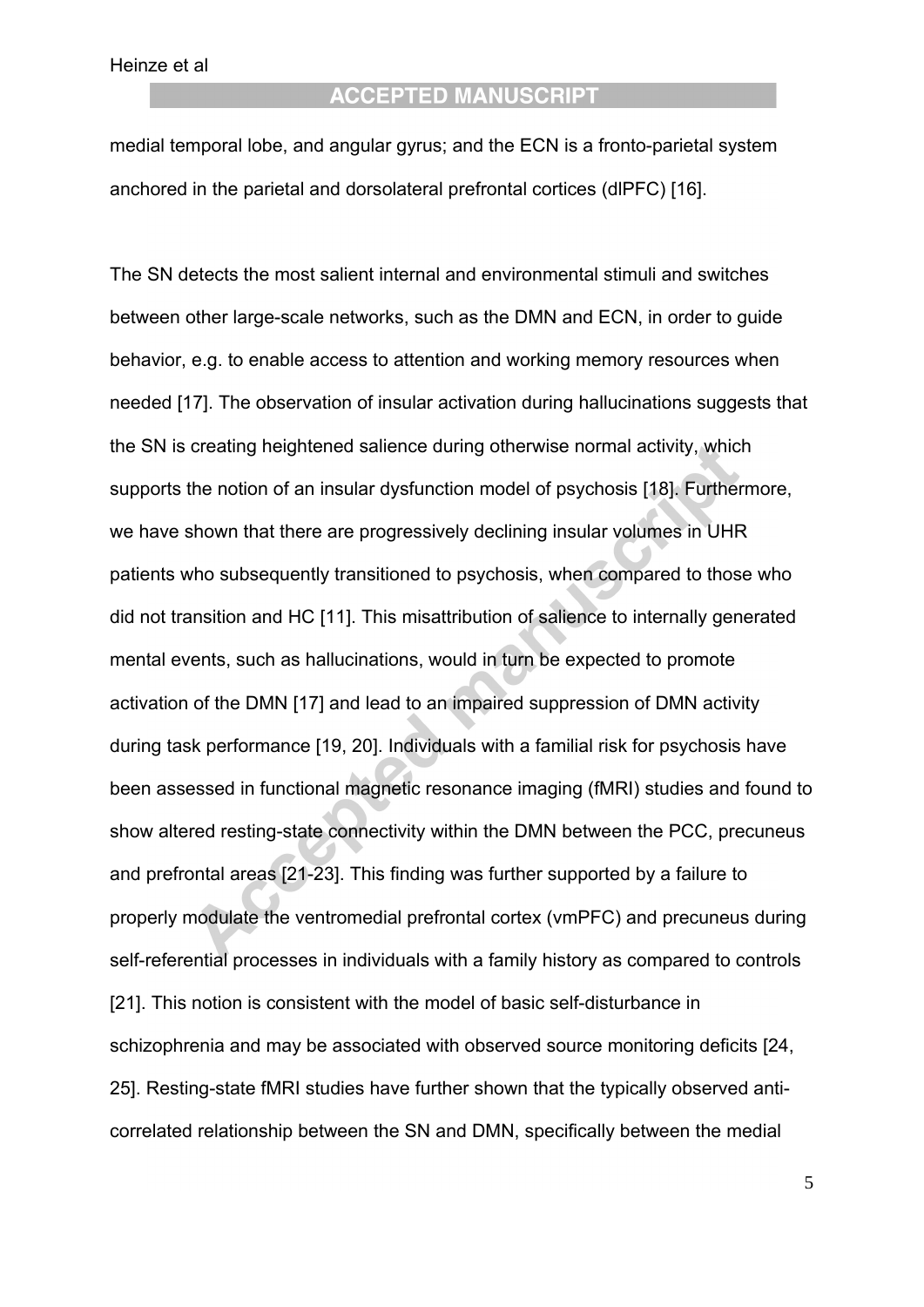# **ACCEPTED MANUSCRIPT**

prefrontal and dlPFC, and the right insula and PCC, was absent in UHR subjects [26], and that UHR subjects show reduced resting-state connectivity between diverse frontal and subcortical regions [27].

Another way to investigate brain connectivity is by means of structural covariance analyses, a method that considers the correlation of gray matter volume between different areas of the brain. These analyses have shown that gray matter volume of one brain area is a good predictor of the volume of the respective contralateral area [28]. A substantial, but not complete, overlap between structural covariance and the blood oxygen level-dependent signal fluctuations (as measured by fMRI) and white matter connections (measured by diffusion tensor imaging, DTI) has been detected [29]. As differences in the structure of one brain region often co-vary with differences in other brain areas [29], studying structural covariance gives additional insight into brain structure and composition. Considering a mental disorder such as schizophrenia, which is hypothesized to involve dis-connectivity of frontal brain structures [30], structural covariance analyses (SCAs) are informative on the wholebrain level in terms of inter-connections between diverse brain areas. SCAs in individuals with schizophrenia with severe auditory hallucinations showed positive correlations between gray matter volume and hallucination severity in the left inferior frontal gyrus (IFG) and patterns of structural covariance between the left IFG and left middle temporal gyrus, right IFG, right hippocampus and insula bilaterally [31]. A recent study discovered different patterns of structural covariance in first-episode, drug-naïve schizophrenia patients as compared to HC, involving the amygdala, insula and postcentral gyrus [14].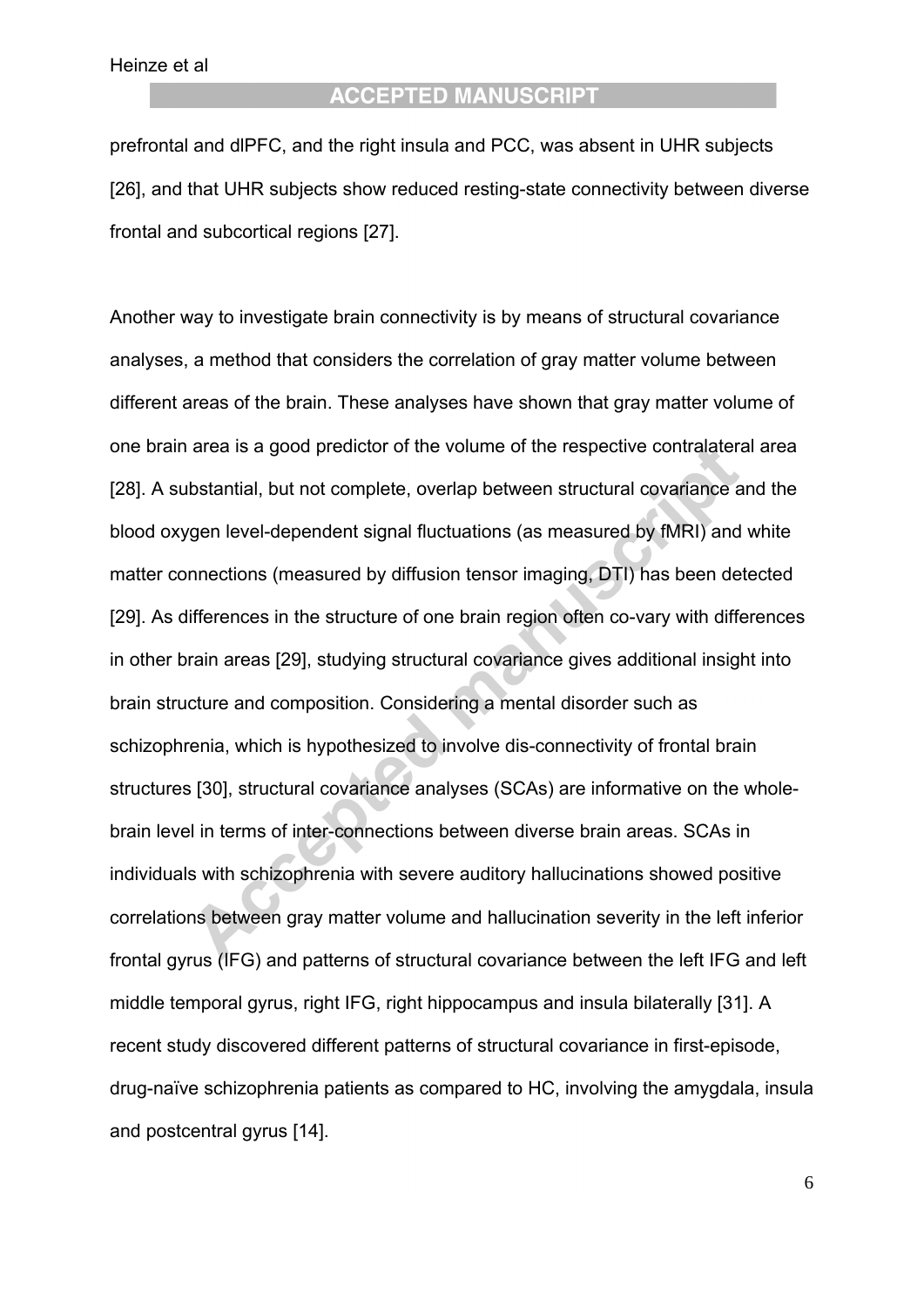**ACCEPTED MANUSCRIPT** 

The aim of this study was to investigate whole-brain structural covariance patterns of eight large-scale networks in young people identified as UHR for psychosis. Our approach was based on that of Zielinski and colleagues [32], specifically investigating the DMN, SN, and ECN, which were shown to play a pivotal role in the development of psychotic disorders. Furthermore, disturbances of the visual and auditory network might potentially be associated with visual and auditory hallucinations, and the speech network be implicated in disorganised speech [33], which is supported by reduced brain activation of frontal areas and the insula during a word generation task in schizophrenia patients [34]. Poor motors skills and a delayed motor development were observed in high-risk individuals [35]. These observations might lead to the presumption of altered structural covariance in the semantic and motor network. Considering the novelty of this approach, dissimilarities with the nature of other imaging modalities described so far, and often inconsistent findings, no strong directional hypotheses can be inferred. However, taking into account the important role of the insula in psychotic disorders and high-risk individuals, increased covariance of the salience network, and in turn altered covariance of the DMN and ECN, in UHR as compared to HC, and those UHR individuals who transition to psychosis as compared to those who do not, is hypothesized. Exploratory analyses for the other five networks are conducted as well.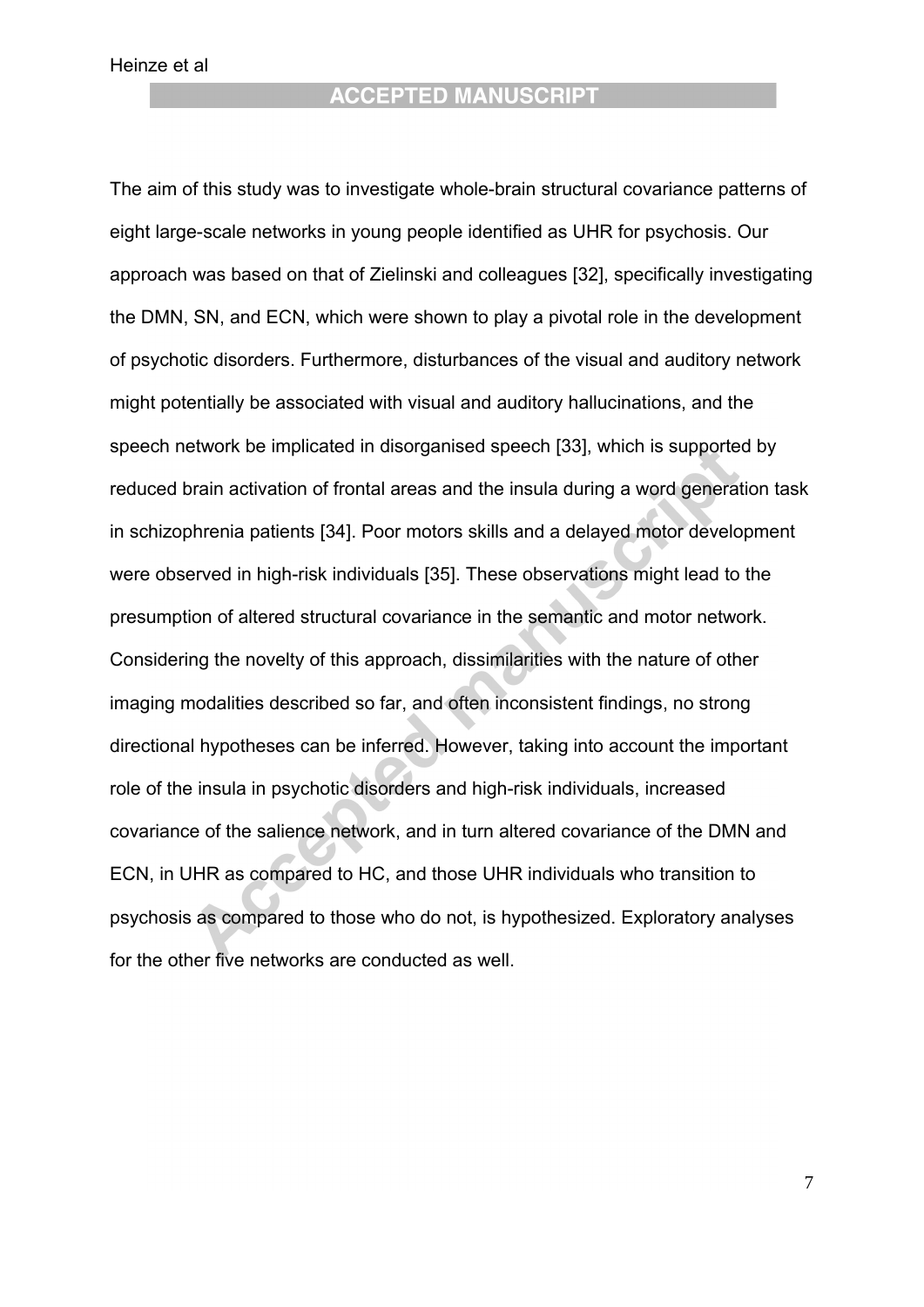#### **Methods and Materials**

#### **Participants**

UHR for psychosis participants (*n*=133) were recruited through the Personal Assessment and Crisis Evaluation (PACE) Clinic, Orygen Youth Health, Melbourne, Australia [36]. UHR criteria were defined using the Comprehensive Assessment of At-Risk Mental States (CAARMS) [37]. These are 1) Attenuated Psychotic Symptoms, 2) Brief Limited Intermittent Psychotic Symptoms, and/or 3) trait vulnerability.

For the Attenuated Psychotic Symptoms criterion ("APS") (1), symptoms must be present for at least once a week, with a frequency of at least several times per week *(n=94)*. The Brief Limited Intermittent Psychotic Symptoms (''BLIPS''; 2) criterion refers to psychotic symptoms at the severity and frequency of frank psychosis but which spontaneously resolve within 7 days *(n=30)*. Trait vulnerability (3) refers to young people with a first degree relative with psychotic illness, or schizotypal personality disorder in the individual, accompanied by a substantial deterioration in functioning, maintained for at least a month within the past year, or by chronic low functioning *(n=49)* [37]. 58 individuals displayed APS, 15 BLIPS, 23 trait vulnerability, 11 APS and BLIPS, 22 APS and trait vulnerability, 1 BLIPS and trait vulnerability, and 3 individuals belonged to all three groups.

HC individuals (n=65) were recruited from similar socio-demographic regions to UHR participants via auxiliary hospital staff and advertisements. They had no personal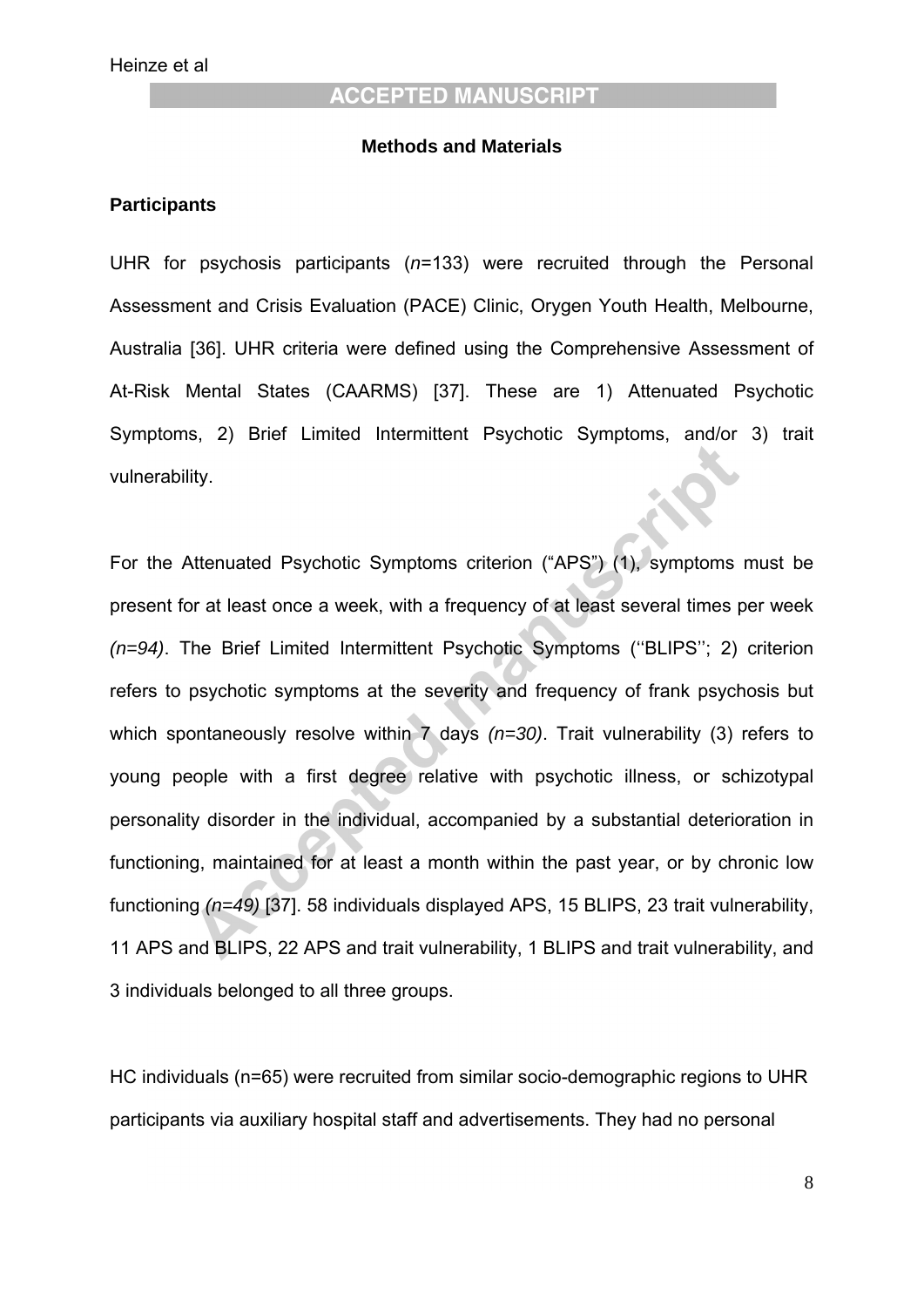history of mental illness or a first-degree relative with a history of psychotic disorder (assessed using the SCID-I screen for DSM-IV [33] and personal report). All participants were aged between 13 and 30 at the time of scan, and had experienced no previous psychotic episodes or treatment with neuroleptics.

Exclusion criteria for both groups were IQ<70 and a history of neurological disorder, seizures, or significant head injury, thyroid dysfunction, or corticosteroid use, and any contraindications for MRI. Participants had normal or corrected-to-normal vision and hearing and spoke English as their preferred language. All participants gave written informed consent and this study was approved by the local research and ethics mas committee.

#### **Outcomes**

UHR individuals were followed up in the medium to long-term by means of operationalized criteria for psychosis onset [38] over a 6 to 13 year period (Median<sub>time</sub>) to follow-up: 10.6, range: 6.5-12.8 years) [39]. Transition to psychosis was defined as at least one fully positive symptom several times a week for more than one week. Transition was assessed using a combination of the Comprehensive Assessment of Symptoms and History (CASH; [40]) and the Brief Psychiatric Rating Scale (BPRS; [41]) for 15 participants in 1995 who were seen at PACE before the CAARMS was developed. From 1996 to 2001, psychosis status was determined using the CAARMS (n=118) [38, 39]. Over the follow-up period, 51 UHR participants (38.4%) transitioned to psychosis (UHR-P) whereas 82 did not (UHR-NP). The BPRS as well as other scales such as the Scale for the Assessment of Negative Symptoms (SANS) [42]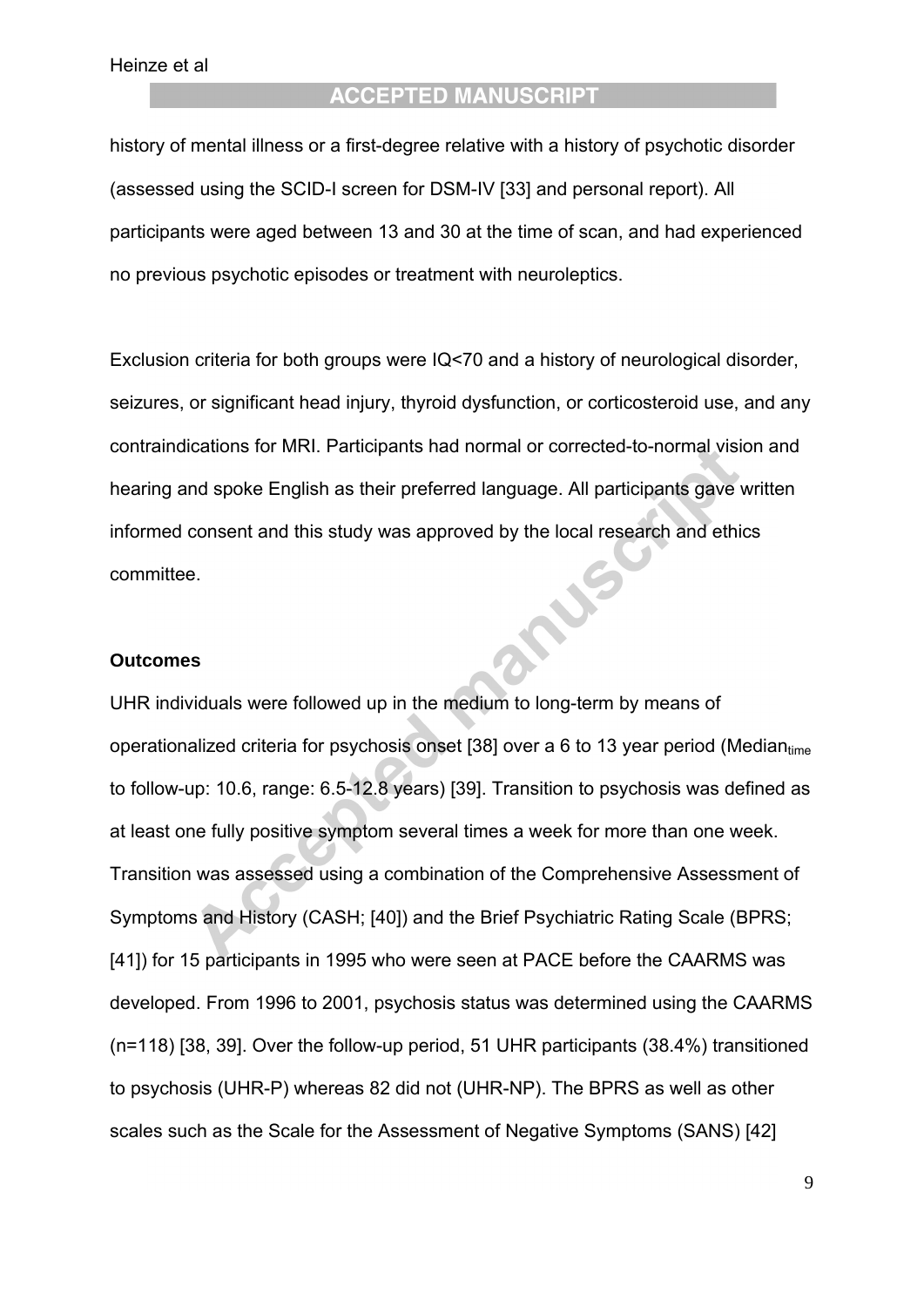were administered to all participants at their baseline assessment at identification as UHR.

#### **Data acquisition and pre-processing**

Structural scans were acquired at baseline using a 1.5T MRI scanner (GE Signa; General Electric Medical Systems, Milwaukee, Wisconsin). A 3-dimensional volumetric spoiled gradient–recalled echo in the steady state sequence generated 124 contiguous 1.5-mm coronal sections. Imaging parameters were as follows: echo time, 3.3 milliseconds; repetition time, 14.3 milliseconds; flip angle, 30°; matrix size, 256x256; field of view, 24x24-cm matrix; and voxel dimensions, 0.9375x0.9375x1.5 mm. Head movement was minimized by using foam padding and Velcro straps across the forehead and chin. The images were calibrated fortnightly with the same proprietary phantom to ensure the stability and accuracy of measurements.

T1-weighted images were manually reoriented and centered on the anterior commissure and normalised into standard space and segmented into gray matter, white matter and cerebro-spinal fluid using a VBM8-toolbox (http://dbm.neuro.unijena.de/spm) in SPM8 (SPM8, Friston, The Welcome Department of Cognitive Neurology, London, UK; http://www.fil.ion.ucl.ac.uk/spm). The VBM8 toolbox used a unified segmentation approach that integrates tissue classification, image registration and inhomogenous bias correction [43]. The resulting segments were then smoothed using a 8-mm full-width at half-maximum Gaussian kernel, to improve spatial resolution of the analyses. To study network structural covariance, gray matter intensities were derived using 4-mm-radius spherical seed ROI chosen in accordance with Zielinski at al. [32] and defined with a MarsBar toolbox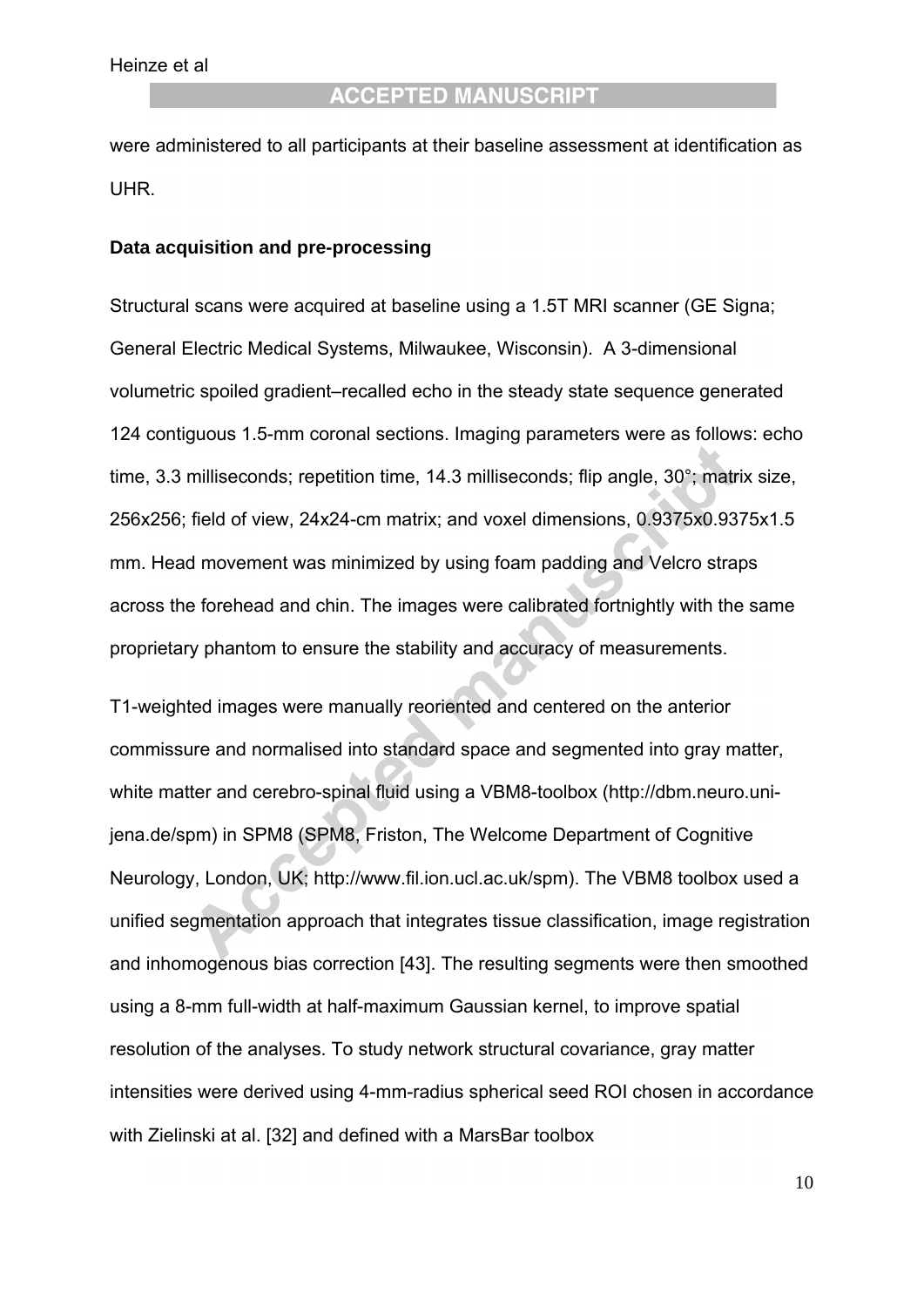# **ACCEPTED MANUSCRIPT**

(http://marsbar.sourceforge.net) in SPM8 [44]. Seed regions were bilaterally defined in the visual (primary visual cortex, calcarine sulcus, (-) 9 -81 7), auditory (primary auditory cortex, Heschl's gyrus, (-) 46 -18 10), sensorimotor (primary motor cortex, precentral gyrus, (-) 28 -16 66), speech (inferior frontal gyrus, pars opercularis, (-) 50 18 7), semantic (temporal pole, (-) 38 10 -28), salience (frontoinsular cortex, (-) 38 26 -10), executive control (dorsolateral prefrontal cortex, (-) 44 36 20), and default-mode (angular gyrus, (-) 46 -59 23) networks [45-48] (see Table S1). In order to establish whether the choice of seed selection mattered, we additionally included respectively two further seeds from the three networks that we were particularly interested in (SN, pre- and supragenual ACC (0 40 16/ (-) 4 28 24); ECN, inferior parietal lobule ((-) 38 - 53 45/ (-) 54 -50 50); DMN, PCC ((-) 2 -50 36) and mPFC ((-) 2 58 -8).

Initially, we determined whole-brain patterns of seed-based structural covariance in both hemispheres in each group separately and used Threshold-Free Cluster Enhancement (TFCE). Without being reliant upon hard threshold-based clustering, this method optimizes areas of signal that show spatial contiguity. An algorithm runs though the image, with the aim to better distinguish between signal and noise [49]. After employing the TFCE inference algorithm, the statistical threshold for the resulting correlation maps was set to p<0.01, corrected for multiple comparisons using family-wise error (FWE)-correction to allow for qualitative comparisons. Analyses of covariance (ANCOVAs) were performed for each seed region in both hemispheres and after using TFCE considered significant at p<0.05 FWE-corrected. Mean gray matter volume of the seed region, and global gray matter, as well as age (since UHR and HC group differed significantly in terms of mean age) were included as covariates. Considering the relevance of auditory hallucinations in Modinos' et al.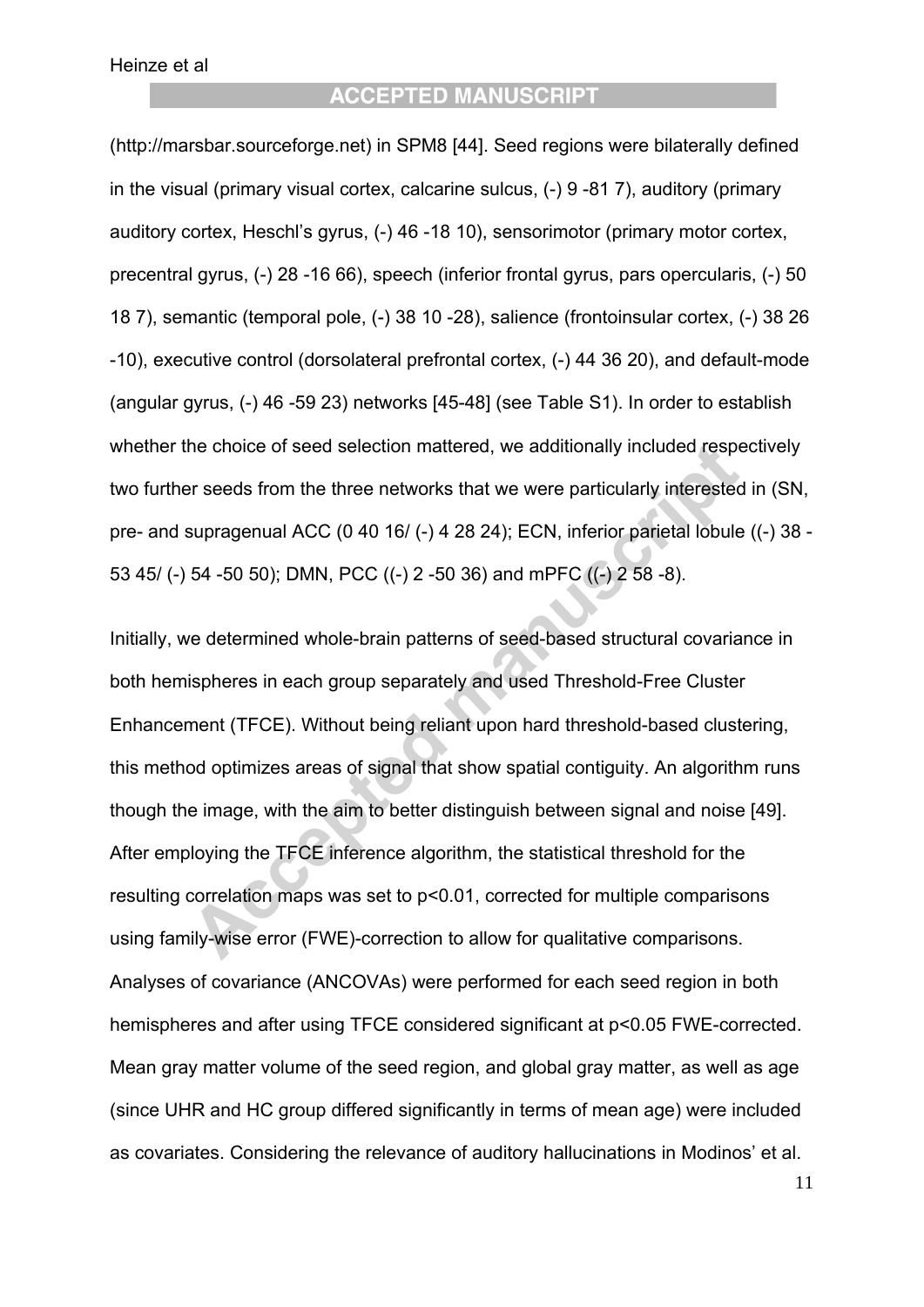study [31] for SCAs, we included hallucinations and positive symptoms as covariates in the analyses comparing UHR-P and UHR-NP for the auditory and visual network.

#### **Results**

#### **Demographics**

UHR participants and HC differed significantly in their mean age with HC ( $M_{\text{ace}}\pm$  SD: 22.1 $\pm$ 3.9 years, range 13.9-29.1) being older than UHR participants ( $M_{\text{aoe}}\pm$  SD: 20.2±3.6 years, range 16.2-30.3; t(196)=-3.38, p=0.001, see Table S2), whereas there was no significant difference in mean age between UHR-P compared to UHR-NP (p=0.159, see Table 1). Both comparisons did not reveal any differences in gender distribution (UHR: 77 males/ 56 females, HC: 40 males/ 25 females, p=0.624; UHR-P: 29 males / 22 females, UHR-NP: 48 males/ 34 females, p=0.849). Median time to transition for the UHR-P group was 230 days (range 6-3537 days). Positive psychotic symptoms, indexed on the BPRS-psychotic subscale [41] (p=0.554), and negative psychotic symptoms, assessed with the SANS [42] (p=0.058), did not differ between the groups. There were no significant differences between UHR-P and UHR-NP on CAARMS subscales (Disorders of Thought Content, Perceptual Abnormalities, Conceptual Disorganisation) (see Table 1).

#### **Whole-brain patterns of structural covariance in UHR and HC participants**

As anticipated based on past studies, seed-based statistical parametric structural covariance mapping of the DMN, SN, ECN, visual, auditory, motor, speech and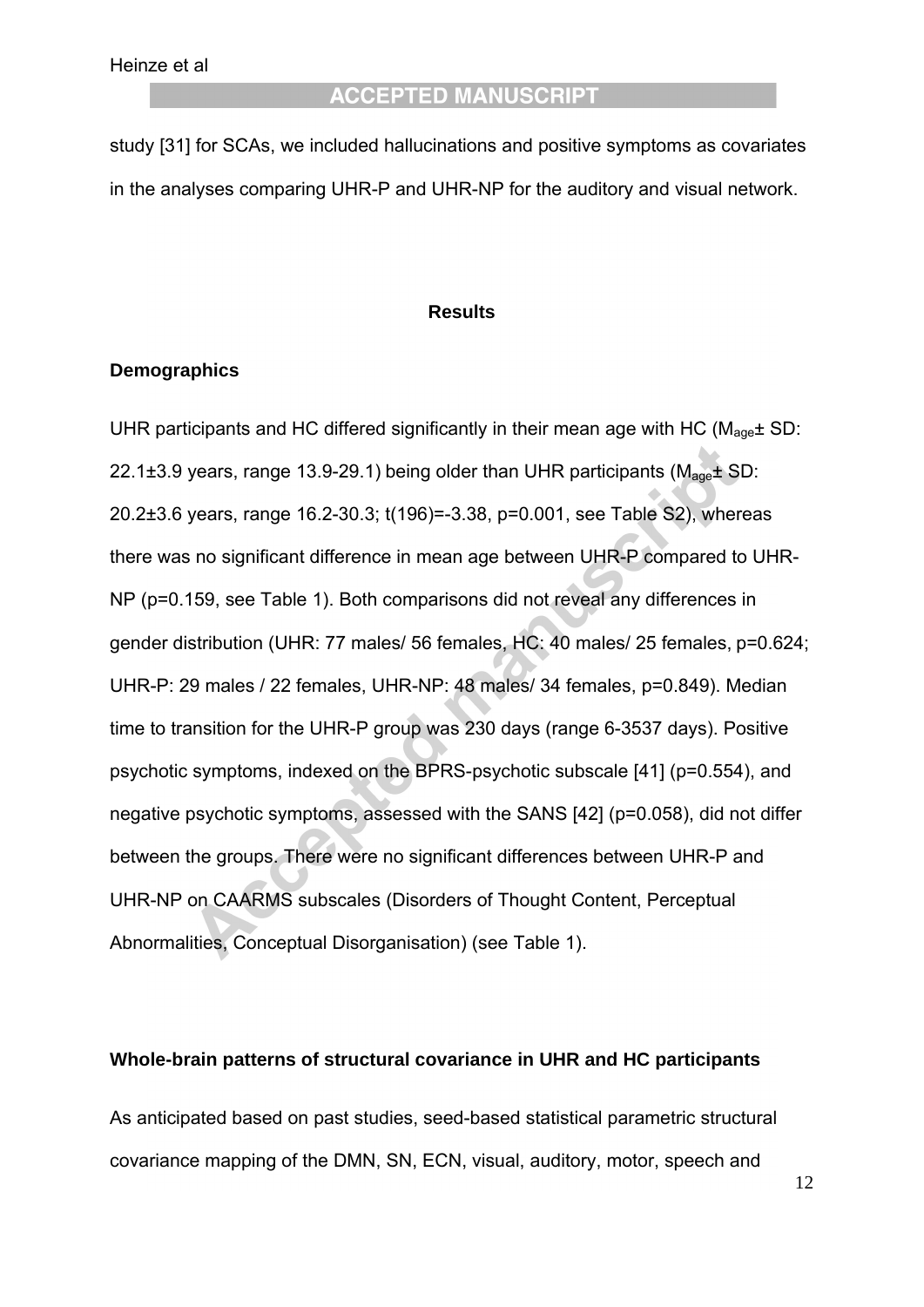semantic network both for UHR and HC participants mirrored canonical intrinsic connectivity [46] and structural covariance [32] networks (see Figure 1).

#### **ANCOVAs comparing UHR and HC participants**

ANCOVAs, with mean seed gray matter intensity, age and global gray matter volume of each seed region as covariates, revealed reduced structural covariance in the DMN between the right angular gyrus and the right posterior cingulate (k=1419, 6 -45 21) and left orbitofrontal cortex (k=1224, -26 32 -5) for UHR participants compared to HC (see Figure S1), and increased structural covariance in the motor network between the left precentral gyrus and left subcallosal cortex (k=1153, -3 16 -11) and paracingulate gyrus (k=1090, -2 44 -6) (see Figure S3) and for the additional seed analysis in the ECN between the right inferior parietal lobule and the paracingulate gyrus (k=1537, -9 41 28 & k=1214, -10 34 4) (see Figure 2/S2 & Table S3).

#### **ANCOVAs comparing UHR-P with UHR-NP and HC**

ANCOVAs, with mean seed gray matter intensity, age and global gray matter volume of each seed region as covariates, revealed increased structural covariance in the SN between the left fronto-insular cortex and the right occipital pole and right superior parietal lobule (2 -96 -17, k=1422 & 4 -76 34, k=1371) (see Figure S4), auditory network between the seed region in the right hemisphere with the left Heschl's gyrus (-26 – 25 12, k=1890) and right ACC (6 45 15, k=1539) (see Figure S6), and motor network between the left precentral gyrus and left superior and inferior and right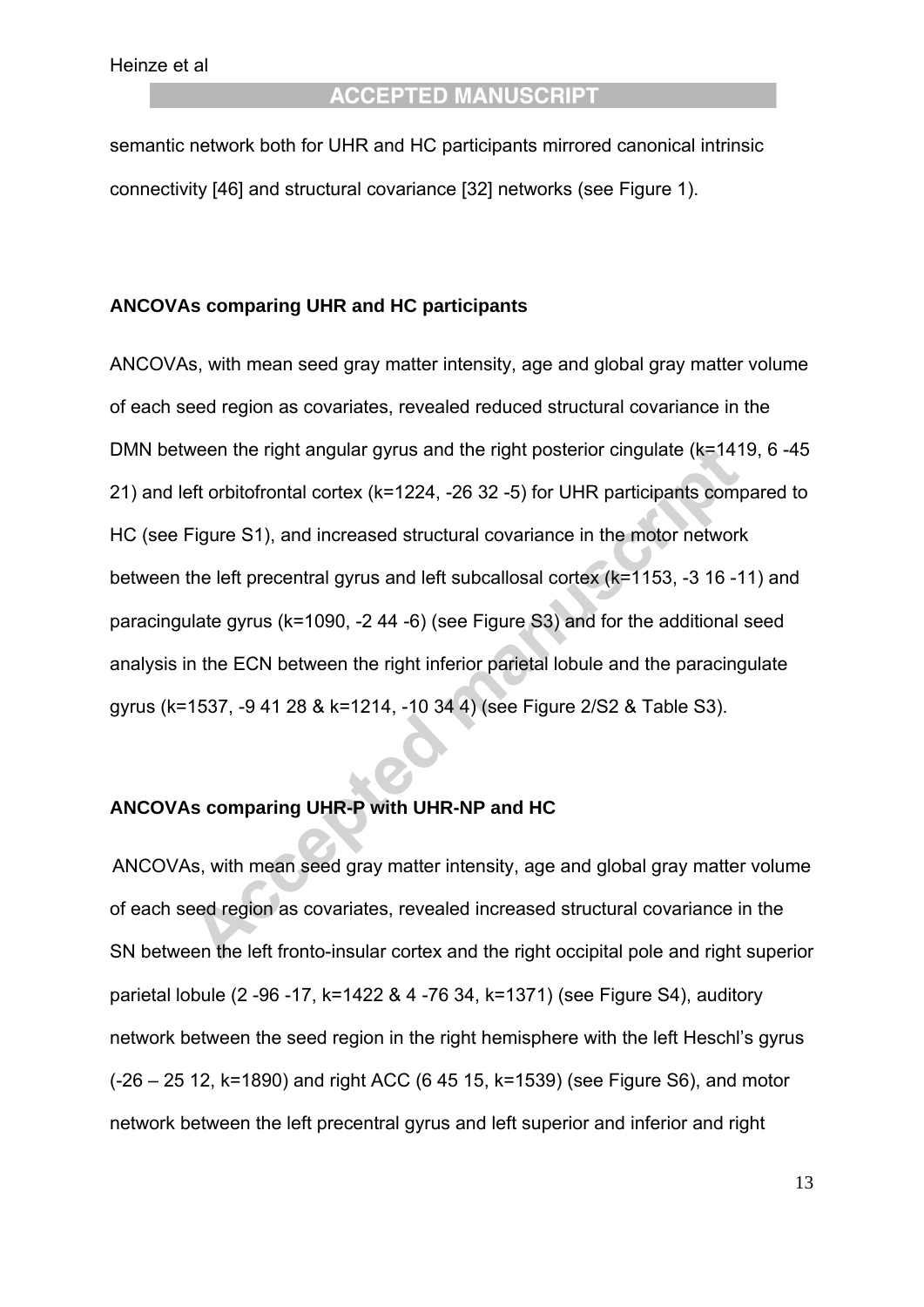middle temporal gyrus (-12 30 39, k=1777; -44 38 6, k=1412 & 30 33 28, k=1609) (see Figure S7), and decreased structural covariance in the ECN between the right dlPFC and right precentral gyrus (54 -1 42, k=1656) (see Figure S5) for UHR participants who transitioned compared to those who did not (see Figure 2). Increased structural covariance was observed when comparing UHR-P with HC individuals only in the auditory network between the right Heschl's gyrus and the superior and inferior frontal gyrus (-12 26 46, k=2146 & -42 35 10, k=1519).

#### **Influence of positive symptoms**

In order to account for the potential influence of positive symptoms and specifically hallucinations, additional ANCOVAs were performed for both the visual and auditory network with BPRS positive symptom and hallucination subscale as a fourth covariate, respectively, for the UHR-P vs UHR-NP comparison. The two clusters previously detected within the auditory network were replicated, and an additional cluster in the medial prefrontal cortex emerged with positive symptoms subscale score (see Table S3).

#### **Discussion**

This study characterised whole-brain structural covariance patterns of eight largescale networks in a sample of participants at clinical high risk for psychosis compared to healthy individuals. Seed-based statistical parametric structural covariance mapping for the DMN, SN, ECN, visual, auditory, motor, speech and semantic networks both for UHR and HC participants revealed structural covariance between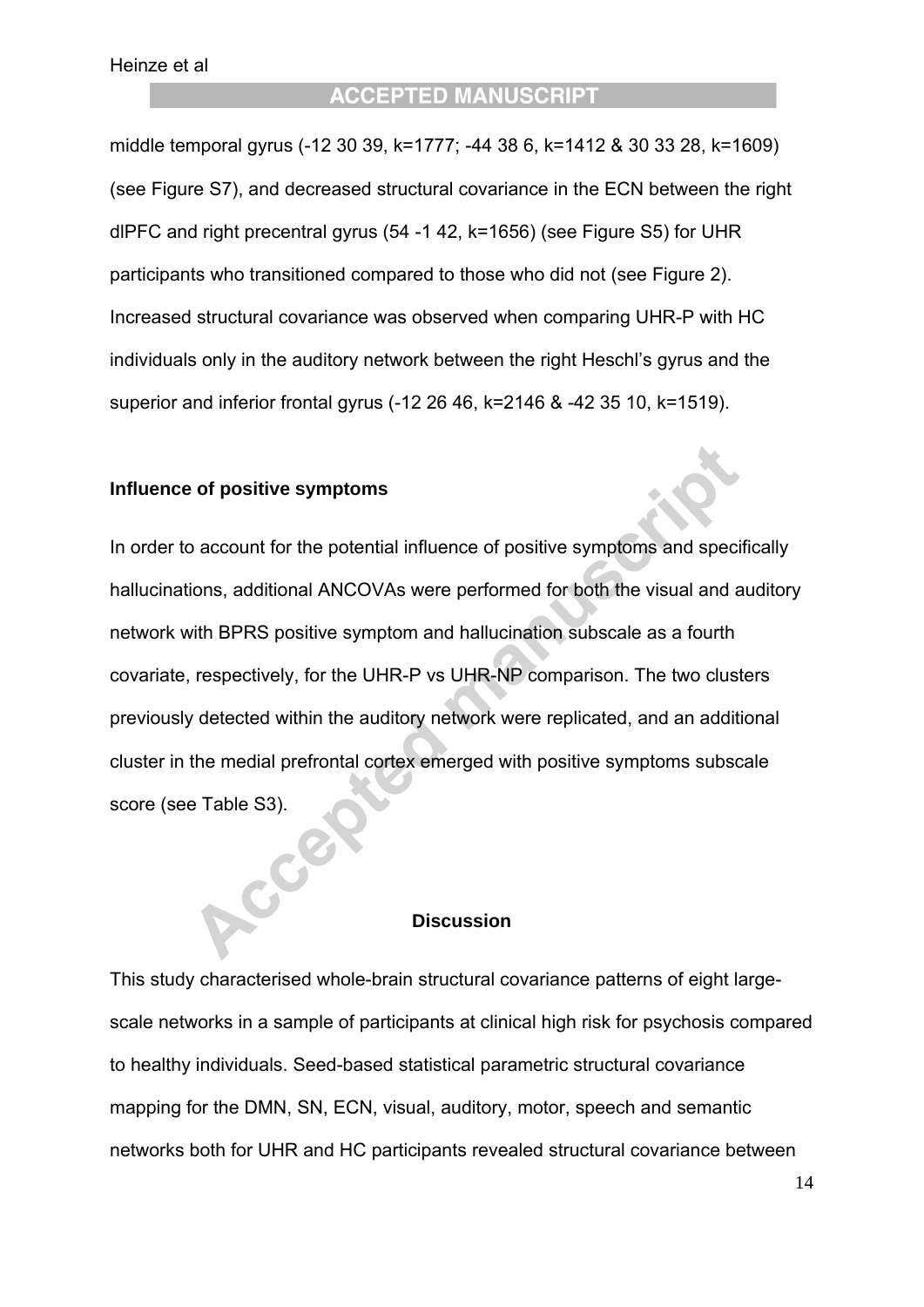# **ACCEPTED MANUSCRIPT**

brain areas that represent large-scale functional networks [32]. Reduced structural covariance was observed in the UHR sample compared to HC for the DMN, and increased covariance in the motor network and ECN. Those who transitioned to psychosis showed increased structural covariance within the SN, auditory and motor network, and decreased covariance within the ECN compared to those who did not. One of the most replicated neuroimaging findings in schizophrenia, that of frontal volumetric abnormalities (found in both schizophrenia patients [1] and UHR participants [4, 10]), was reflected in abnormalities of structural covariance between the precentral and subcallosal cortex and paracingulate gyrus within the motor network, and between the inferior parietal lobule and frontal areas such as the paracingulate gyrus in the ECN in terms of increased connectivity in UHR individuals, and decreased connectivity with the orbitofrontal cortex within the DMN. These frontal abnormalities were further confirmed when comparing UHR-P and UHR-NP individuals in the ECN between the dlPFC and precentral gyrus and in the motor network between the precentral gyrus and frontal gyri.

Insula alterations [11] were present on the network level in the SN between the fronto-insular cortex and occipital and parietal areas, with an increased connectivity within the SN for those who transitioned to psychosis compared to those who did not, confirming an involvement of the SN [18]. The subtle alterations of the SN that we detected, were however, not present when comparing UHR individuals with HC, suggesting that changes may not generally be responsible for producing subthreshold symptoms, but that they may play a role in distinguishing between those who are going to make a transition and those who are not.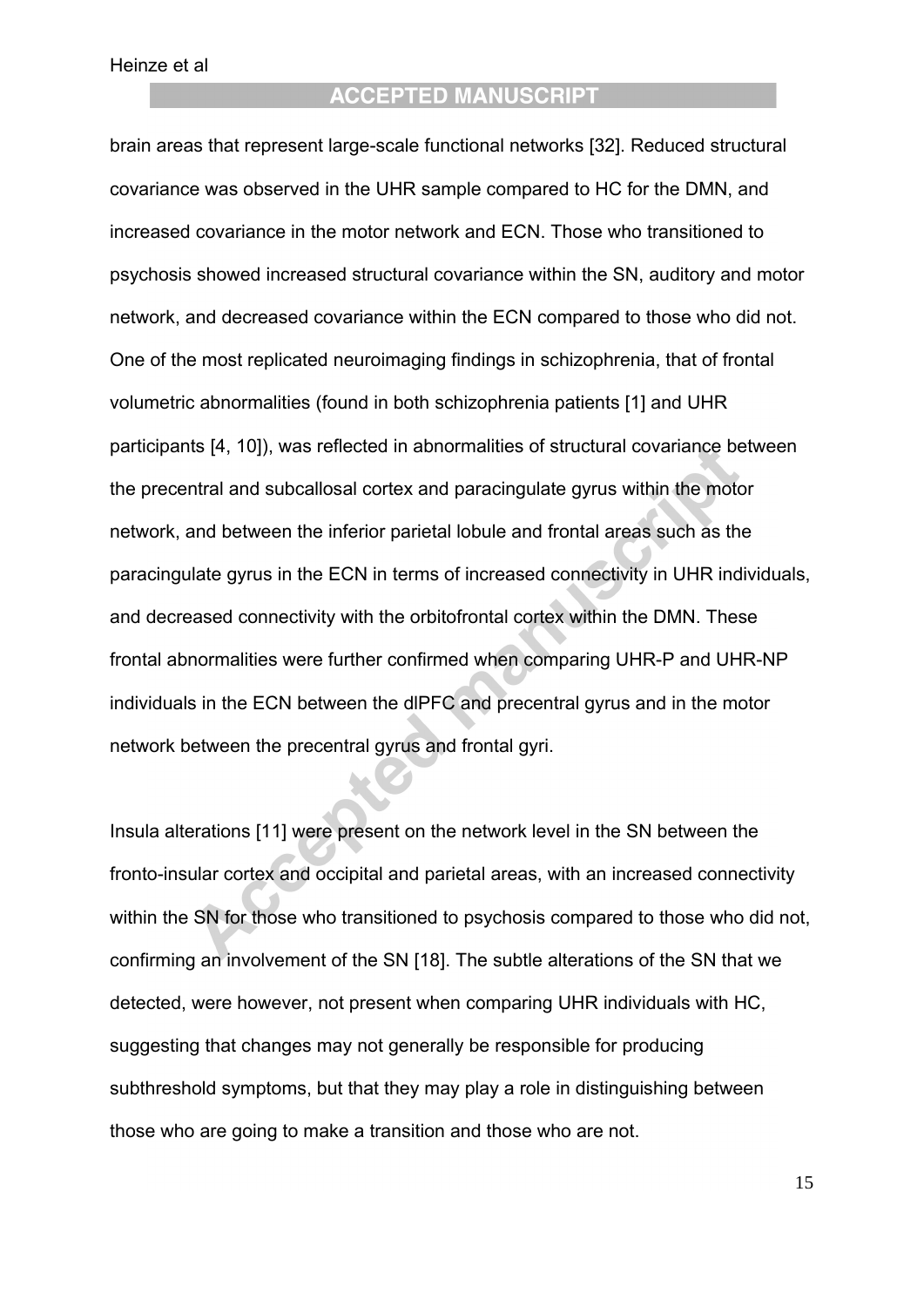Our findings of altered structural covariance in the DMN - specifically between angular gyrus and PCC and orbitofrontal cortex - are in line with altered functional connectivity in DMN areas in individuals with high genetic loading [21, 22]. Taken together with our findings, this indicates that DMN alterations are associated with risk for psychosis generally rather than being predictive of transition.

One possible explanation for the subtle hyper-connectivity in the auditory network in those individuals who transitioned to psychosis in our UHR sample is the presence of auditory hallucinations. Strikingly, no such hyper-connectivity was discovered when comparing the entire UHR group with HC, however, hyper-connectivity was amplified when comparing those who transitioned with HC. This group difference vanished for the SN and ECN, and motor network when comparing UHR-P with HC, instead of UHR-NP. An alternative explanation against the implicit assumption that brain abnormalities of UHR-NP are located intermediate between UHR-P and HC is the notion that even though UHR-NP individuals display similar symptomatic and/or trait features to UHR individuals who eventually become psychotic, the former hold a certain resilience against transition, and may therefore be distinct to UHR-P individuals. This is supported by the finding of thinning in UHR-P and thickening in UHR-NP of the ACC relative to HC [50].

Because we were primarily interested in three networks associated with psychotic disorders (DMN, SN & ECN), we selected additional seeds to confirm our original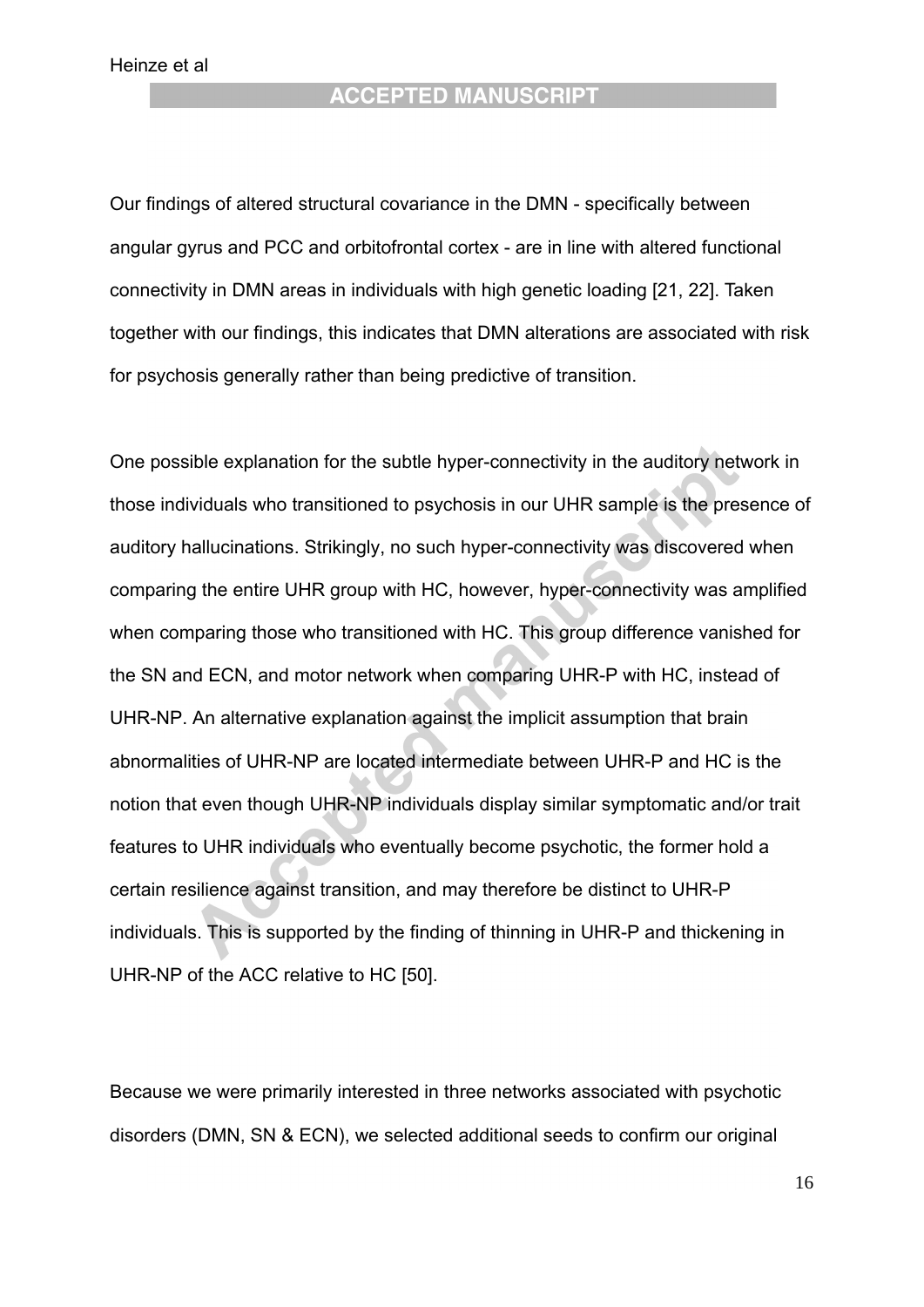analyses. However, alterations of the DMN could not be replicated with the additional seeds, and one additional seed for the ECN produced a significant difference between UHR individuals and HC that was not shown with the original seed. Although we hypothesized alterations within this network, this underlines the importance of caution in interpreting multiple comparisons. Whereas subtle changes in brain connectivity in these networks are plausible in this cohort, it might be that these findings become non-significant once corrected for multiple comparisons in a multivariate seed analysis. These findings will therefore need to be replicated in other datasets.

There were several limitations to this study. Because of our intention to characterize multiple large-scale networks, we applied individually stringent thresholds to both within- and between-group analyses. While we considered this appropriate and similar to other studies of structural covariance networks, replication of our findings will be important, especially with regard to the aforementioned issue of multiple comparisons at the network level. The alterations observed, albeit discrete, appear to be robust findings, as we controlled for the effect of global gray matter volume, and age as nuisance factors. This last variable could have a significant impact, since brain anatomy experiences extensive changes during adolescence, e.g. decreases in gray matter volume or synaptic pruning [29] – however it seems unlikely that the detected group differences are accounted for by age.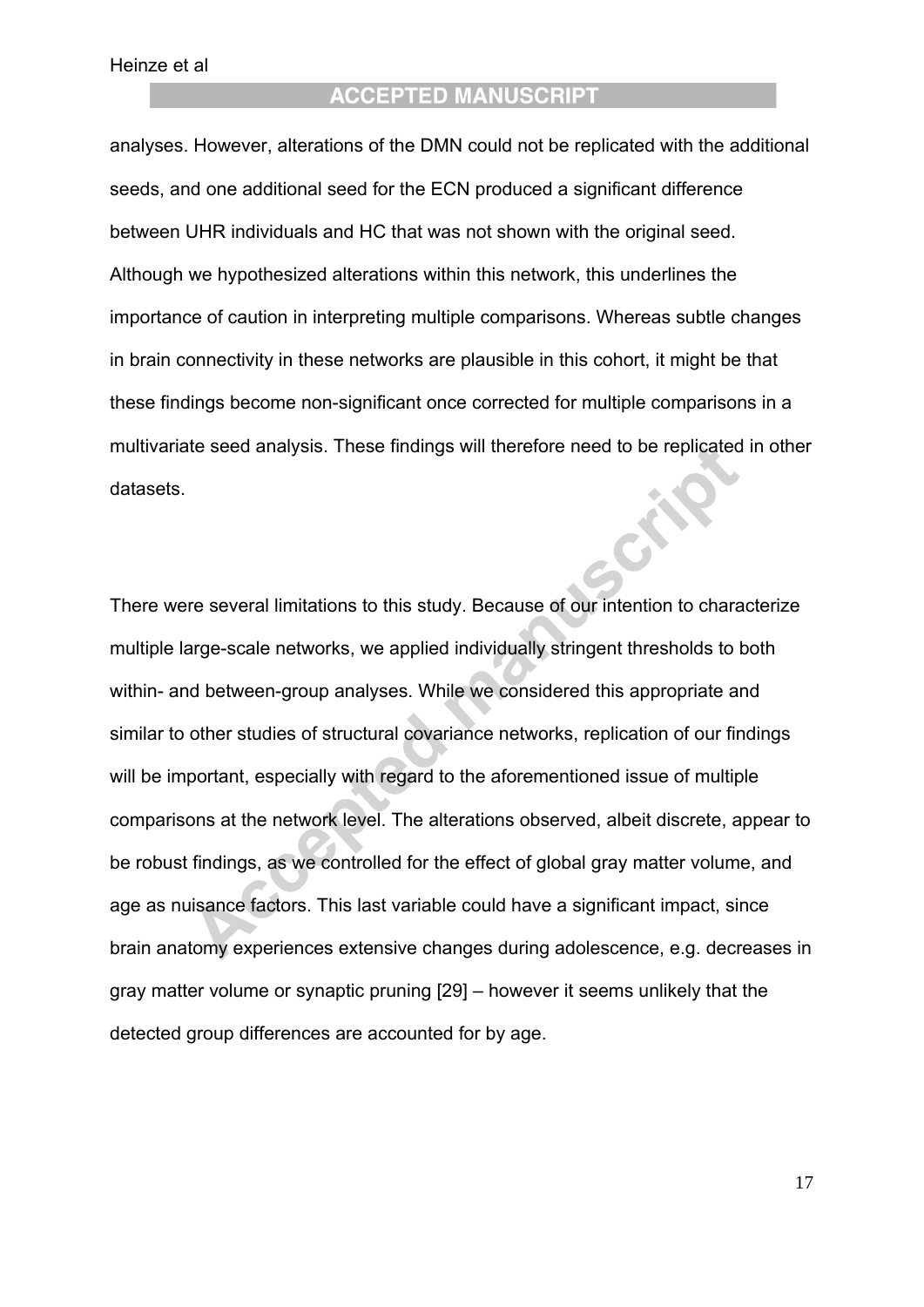Similar to other recent studies, we have interpreted structural covariance findings in accordance with other measures of structural and functional brain connectivity. Although the observed correspondence among these measures is highly anatomically plausible, multimodal imaging assessments that combine structural and functional MRI and DTI will be increasingly relevant in order to advance this line of enquiry [51]. Another limitation is the cross-sectional design of our study. We were able to determine transition to psychosis status with some confidence, because we followed our sample for an extended period of 13 years. However, future research should focus on longitudinal outcome evaluation by relating network level structural covariance to each other over time, in order to see if symptom progression and actual transition to psychosis directly relate to further and/or more pronounced network alterations. Lastly, images were acquired using a 1.5 T MRI scanner, as opposed to 3T, or developments of even higher field strengths, which have been used in more recent research studies. As a result, spatial resolution of the structural data reported may be compromised; however, the scans of this study were collected almost two decades ago, which allowed for the extended follow-up period.

In conclusion, our findings indicate that network levels of structural covariance are predominantly intact in individuals at ultra-high risk for psychosis. Observed subtle temporal, frontal and parietal alterations are consistent with previous structural and functional connectivity findings in UHR participants and the notion that individuals at clinical risk for psychosis exhibit qualitatively similar but less severe changes than those that have been observed in frank psychosis. Future studies should involve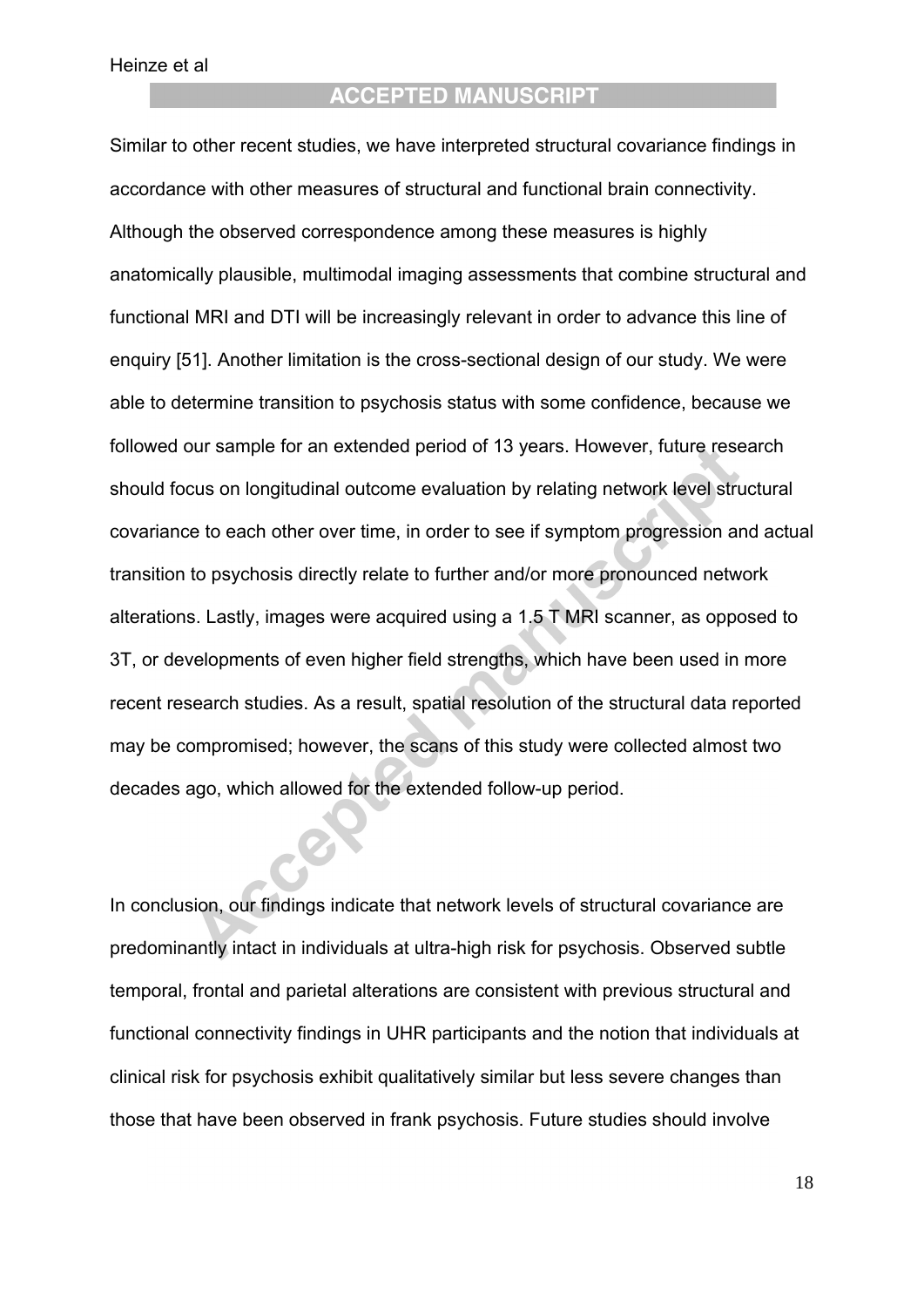longitudinal, multimodal imaging assessments to specify structural covariance predictors for transition to psychosis and how these may relate to findings of other brain connectivity techniques.

#### **Acknowledgements**

Ben Harrison was supported by a National Health and Medical Research Council of Australia (NHMRC) Clinical Career Development Award (I.D. 628509). Christos Pantelis was supported by a NHMRC Senior Principal Research Fellowship (ID: 628386), NARSAD Distinguished Investigator Award. The study was supported by NHMRC Program Grants (ID: 350241, 566529). Barnaby Nelson was supported by an NHMRC Career Development Fellowship (ID 1027532). Alison Yung was supported by a NHMRC Senior Research Fellowship (ID: 566593). Patrick McGorry and Alison Yung were supported from an investigator initiated grant for some sample collection from Janssen Cilag.

The authors thank Dr Carles Soriano-Mas from the Psychiatry Department, Bellvitge University Hospital-IDIBELL, Barcelona, Spain, for providing valuable details on controlling for covariates in our analyses.

#### **Financial Disclosures**

The authors report no biomedical financial interests or potential conflicts of interest.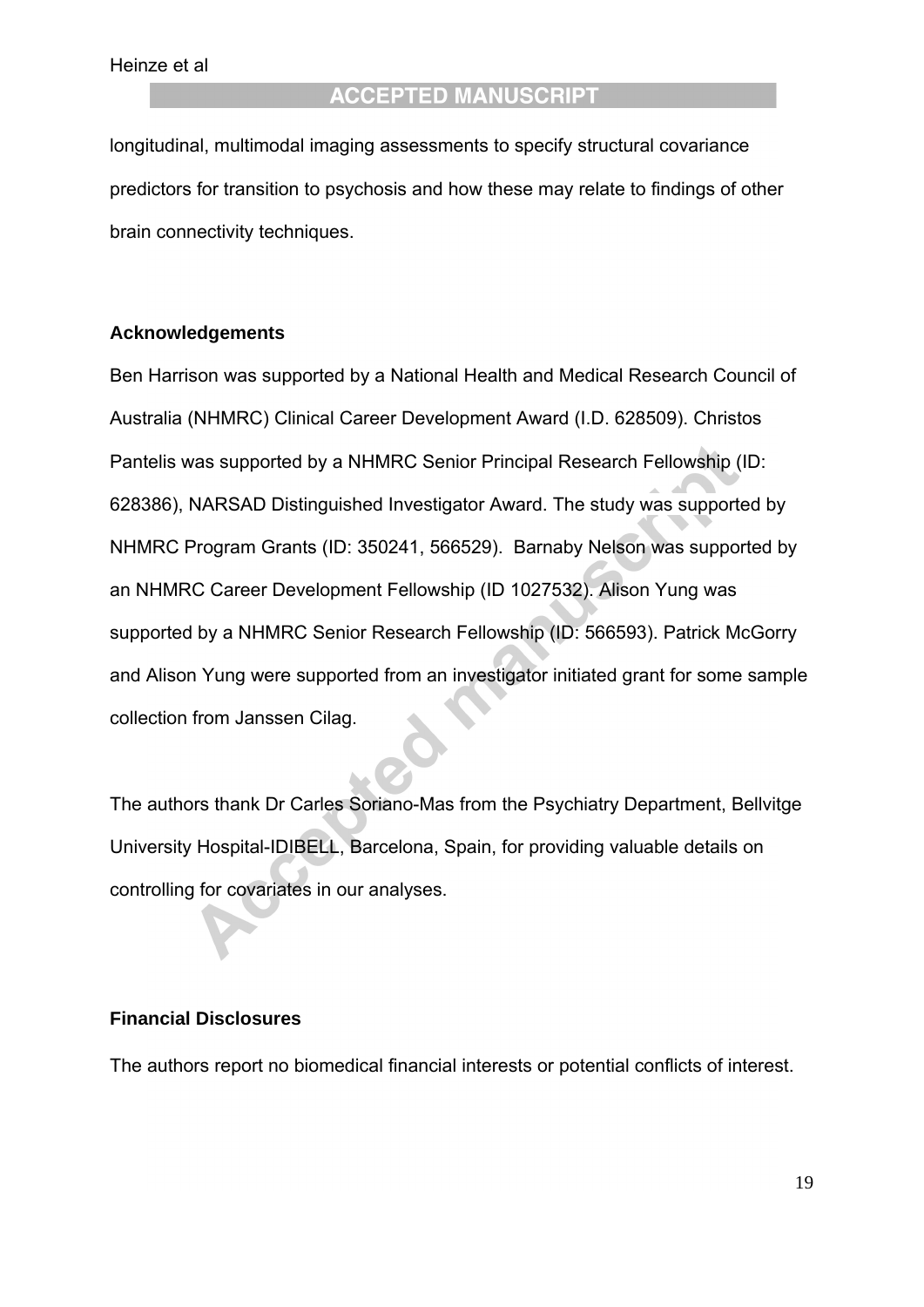#### Reference List

- 1. Hulshoff Pol HE, Kahn RS: **What Happens After the First Episode? A Review of Progressive Brain Changes in Chronically Ill Patients With Schizophrenia**. *Schizophrenia Bulletin* 2008, **34**(2):354-366.
- 2. Yung AR, McGorry PD: **The Prodromal Phase of First-episode Psychosis: Past and Current Conceptualizations**. *Schizophrenia Bulletin* 1996, **22**(2):353-370.
- 3. Fusar-Poli P, Bonoldi I, Yung AR, Borgwardt S, Kempton MJ, Valmaggia L, Barale F, Caverzasi E, McGuire P: **Predicting Psychosis Meta-analysis of Transition Outcomes in Individuals at High Clinical Risk**. *Archives of General Psychiatry*  2012, **69**(3):220-229.
- 4. Jung WH, Borgwardt S, Fusar-Poli P, Kwon JS: **Gray matter volumetric abnormalities associated with the onset of psychosis.** *Frontiers Research Foundation* 2012, **3**:1-21.
- 5. McGorry PD, Yung AR, Phillips LJ, Yuen HP, Francey S, Cosgrave EM, Germano D, Bravin J, McDonald T, Blair A *et al*: **Randomized controlled trial of interventions designed to reduce the risk of progression to first-episode psychosis in a clinical sample with subthreshold symptoms**. *Archives of General Psychiatry* 2002, **59**(10):921-928.
- 6. Wood SJ, Yung AR, McGorry PD, Pantelis C: **Neuroimaging and Treatment Evidence for Clinical Staging in Psychotic Disorders: From the At-Risk Mental State to Chronic Schizophrenia**. *Biological Psychiatry* 2011, **70**(7):619-625.
- 7. Wood SJ, Reniers RLEP, Heinze K: **Neuroimaging findings in the at-risk mental state: a review of recent literature**. *Canadian Journal of Psychiatry* 2013, **58**(1):13- 18.
- 8. Fusar-Poli P, Borgwardt S, Crescini A, Deste G, Kempton MJ, Lawrie S, Mc Guire P, Sacchetti E: **Neuroanatomy of vulnerability to psychosis: A voxel-based metaanalysis**. *Neuroscience & Biobehavioral Reviews* 2011, **35**(5):1175-1185.
- 9. Fusar-Poli P, Radua J, McGuire P, Borgwardt S: **Neuroanatomical Maps of Psychosis Onset: Voxel-wise Meta-Analysis of Antipsychotic-Naive VBM Studies**. *Schizophrenia Bulletin* 2011.
- 10. Mechelli A, Riecher-Rossler A, Meisenzahl EM, Tognin S, Wood SJ, Borgwardt SJ, Koutsouleris N, Yung AR, Stone JM, Phillips LJ *et al*: **Neuroanatomical Abnormalities That Predate the Onset of Psychosis: A Multicenter Study**. *Arch Gen Psychiatry* 2011, **68**(5):489-495.
- 11. Takahashi T, Wood SJ, Yung AR, Phillips LJ, Soulsby B, McGorry PD, Tanino R, Zhou SY, Suzuki M, Velakoulis D *et al*: **Insular cortex gray matter changes in individuals at ultra-high-risk of developing psychosis**. *Schizophrenia Research*  2009, **111**(1-3):94-102.
- 12. Tognin S, Riecher-Rössler A, Meisenzahl EM, Wood SJ, Hutton C, Borgwardt SJ, Koutsouleris N, Yung AR, Allen P, Phillips LJ *et al*: **Reduced parahippocampal cortical thickness in subjects at ultra-high risk for psychosis**. *Psychological Medicine* 2014, **44**(03):489-498.
- 13. Takahashi T, Wood SJ, Yung AR, Walterfang M, Phillips LJ, Soulsby B, Kawasaki Y, McGorry PD, Suzuki M, Velakoulis D *et al*: **Superior temporal gyrus volume in antipsychotic-naive people at risk of psychosis**. *British Journal of Psychiatry* 2010, **196**(3):206-211.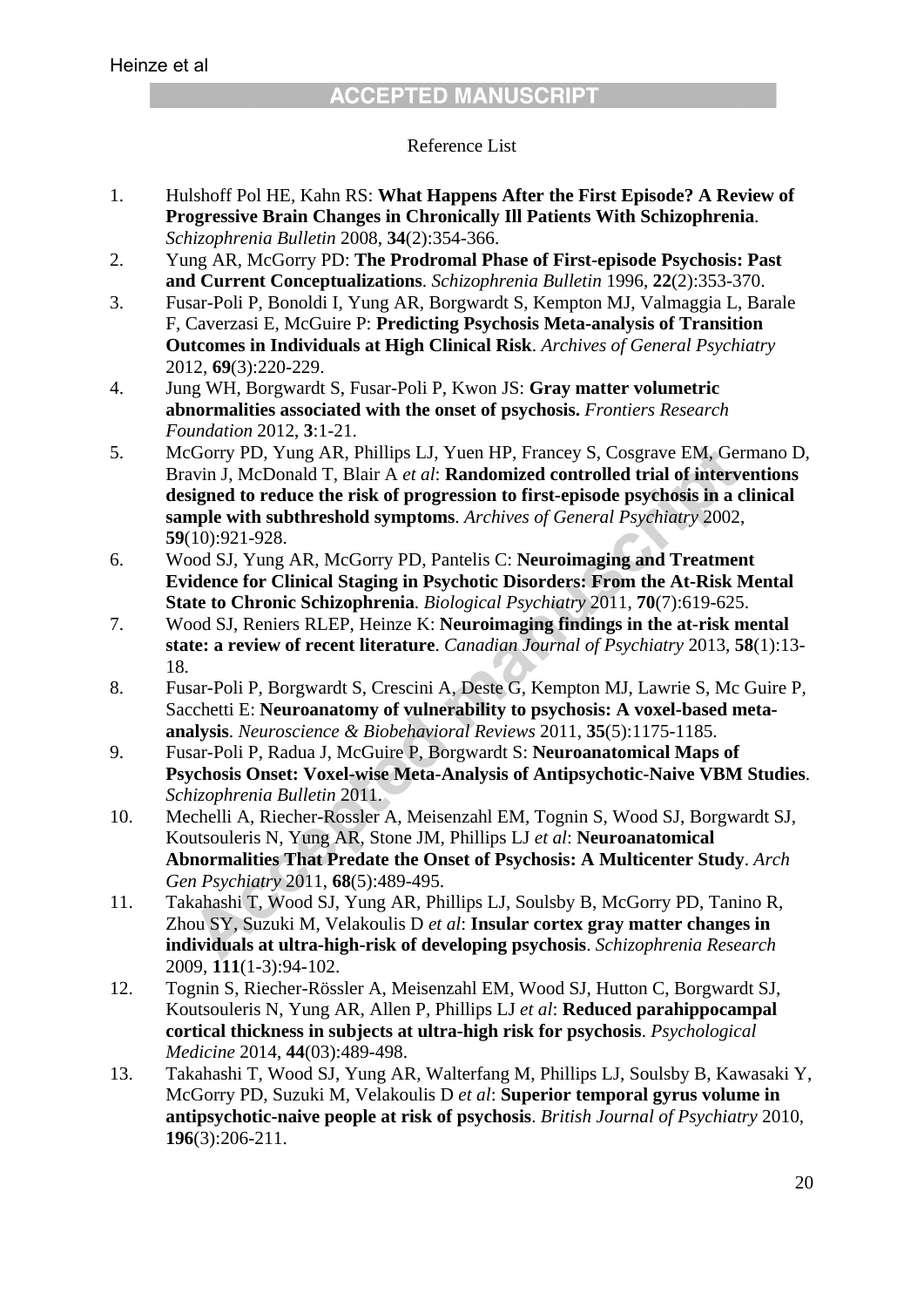- 14. Chen Z, Deng W, Gong Q, Huang C, Jiang L, Li M, He Z, Wang Q, Ma X, Wang Y *et al*: **Extensive brain structural network abnormality in first-episode treatmentnaive patients with schizophrenia: morphometrical and covariation study**. *Psychological Medicine* 2014, **44**(12):2489-2501.
- 15. Lord L-D, Allen P, Expert P, Howes O, Lambiotte R, McGuire P, Bose SK, Hyde S, Turkheimer FE: **Characterization of the anterior cingulate's role in the at-risk mental state using graph theory**. *NeuroImage* 2011, **56**(3):1531-1539.
- 16. Menon V: **Large-scale brain networks and psychopathology: a unifying triple network model**. *Trends in Cognitive Sciences* 2011, **15**(10):483-506.
- 17. Menon V, Uddin L: **Saliency, switching, attention and control: a network model of insula function**. *Brain Structure and Function* 2010, **214**(5-6):655-667.
- 18. Palaniyappan LMM, Liddle PFBP: **Does the salience network play a cardinal role in psychosis? An emerging hypothesis of insular dysfunction**. *Journal of Psychiatry & Neuroscience : JPN* 2012, **37**(1):17-27.
- 19. Garrity A, Pearlson MDG, McKiernan PDK, Lloyd PDD, Kiehl PDK, Calhoun PDV: **Aberrant "Default Mode" Functional Connectivity in Schizophrenia**. *American Journal of Psychiatry* 2007, **164**(3):450-457.
- 20. Whitfield-Gabrieli S, Thermenos HW, Milanovic S, Tsuang MT, Faraone SV, McCarley RW, Shenton ME, Green AI, Nieto-Castanon A, LaViolette P *et al*: **Hyperactivity and hyperconnectivity of the default network in schizophrenia and in first-degree relatives of persons with schizophrenia**. *Proceedings of the National Academy of Sciences* 2009, **106**(4):1279-1284.
- 21. van Buuren M, Vink M, Kahn RS: **Default-mode network dysfunction and selfreferential processing in healthy siblings of schizophrenia patients**. *Schizophrenia Research* 2012, **142**(1–3):237-243.
- 22. Jukuri T, Kiviniemi V, Nikkinen J, Miettunen J, Mäki P, Jääskeläinen E, Mukkala S, Koivukangas J, Nordström T, Taanila A *et al*: **Default mode network in young people with familial risk for psychosis — The Oulu Brain and Mind Study**. *Schizophrenia Research* 2013, **143**(2–3):239-245.
- 23. Jang JH, Jung WH, Choi J-S, Choi C-H, Kang D-H, Shin NY, Hong KS, Kwon JS: **Reduced prefrontal functional connectivity in the default mode network is related to greater psychopathology in subjects with high genetic loading for schizophrenia**. *Schizophrenia Research* 2011, **127**(1–3):58-65.
- 24. Nelson B, Whitford TJ, Lavoie S, Sass LA: **What are the neurocognitive correlates of basic self-disturbance in schizophrenia?: Integrating phenomenology and neurocognition: Part 1 (Source monitoring)**. *Schizophrenia Research* (in press).
- 25. Nelson B, Whitford TJ, Lavoie S, Sass LA: **What are the neurocognitive correlates of basic self-disturbance in schizophrenia?: Integrating phenomenology and neurocognition: Part 2 (Aberrant salience)**. *Schizophrenia Research* (in press).
- 26. Wotruba D, Michels L, Buechler R, Metzler S, Theodoridou A, Gerstenberg M, Walitza S, Kollias S, Rössler W, Heekeren K: **Aberrant Coupling Within and Across the Default Mode, Task-Positive, and Salience Network in Subjects at Risk for Psychosis**. *Schizophrenia Bulletin* 2013.
- 27. Dandash O, Fornito A, Lee J, Keefe RSE, Chee MWL, Adcock RA, Pantelis C, Wood SJ, Harrison BJ: **Altered Striatal Functional Connectivity in Subjects With an At-Risk Mental State for Psychosis**. *Schizophrenia Bulletin* 2014, **40**(4):904-913.
- 28. Mechelli A, Friston KJ, Frackowiak RS, Price CJ: **Structural covariance in the human cortex**. *Journal of Neuroscience* 2005, **25**(36):8303-8310.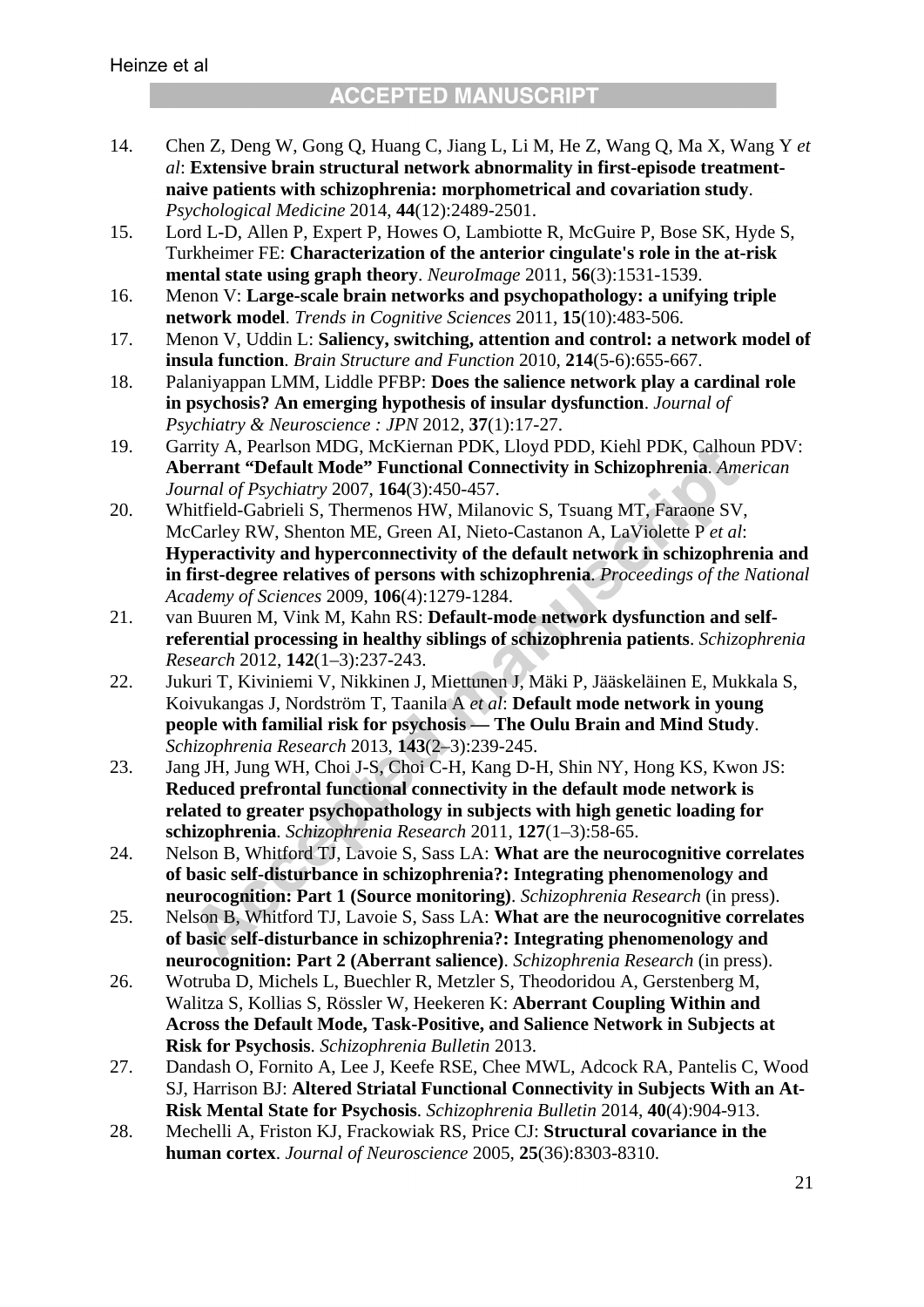- 29. Alexander-Bloch A, Giedd JN, Bullmore E: **Imaging structural co-variance between human brain regions**. *Nat Rev Neurosci* 2013, **14**(5):322-336.
- 30. Pettersson-Yeo W, Allen P, Benetti S, McGuire P, Mechelli A: **Dysconnectivity in schizophrenia: Where are we now?** *Neuroscience & Biobehavioral Reviews* 2011, **35**(5):1110-1124.
- 31. Modinos G, Vercammen A, Mechelli A, Knegtering H, McGuire PK, Aleman A: **Structural covariance in the hallucinating brain: a voxel-based morphometry study**. *Journal of Psychiatry & Neuroscience* 2009, **34**(6):465-469.
- 32. Zielinski BA, Gennatas ED, Zhou JA, Seeley WW: **Network-level structural covariance in the developing brain**. *Proceedings of the National Academy of Sciences of the United States of America* 2010, **107**(42):18191-18196.
- 33. American Psychiatric Association: **Diagnostic and statistical manual of mental disorders : DSM-IV-TR**. Washington, DC: Author; 2000.
- 34. Curtis VA, Bullmore ET, Brammer MJ, Wright IC, Williams SCR, Morris RG, Sharma TS, Murray RM, McGuire PK: **Attenuated frontal activation during a verbal fluency task in patients with schizophrenia**. *American Journal of Psychiatry*  1998, **155**(8):1056-1063.
- 35. Wolff AL, O'Driscoll GA: **Motor deficits and schizophrenia: the evidence from neuroleptic-naive patients and populations at risk**. *Journal of Psychiatry & Neuroscience* 1999, **24**(4):304-314.
- 36. Yung AR, Phillips LJ, Yuen HP, Francey SM, McFarlane CA, Hallgren M, McGorry PD: **Psychosis prediction: 12-month follow up of a high-risk ("prodromal") group**. *Schizophrenia Research* 2003, **60**(1):21-32.
- 37. Yung AR, Yuen HP, McGorry PD, Phillips LJ, Kelly D, Dell'Olio M, Francey SM, Cosgrave EM, Killackey E, Stanford C *et al*: **Mapping the onset of psychosis: the Comprehensive Assessment of At-Risk Mental States**. *Australian and New Zealand Journal of Psychiatry* 2005, **39**(11-12):964-971.
- 38. Yung AR, Phillips LJ, Yuen HP, McGorry PD: **Risk factors for psychosis in an ultra high-risk group: psychopathology and clinical features**. *Schizophrenia Research* 2004, **67**(2–3):131-142.
- 39. Nelson B, Yuen HP, Wood SJ, Lin A, Spiliotacopoulos D, Bruxner A, Broussard C, Simmons M, Foley DL, Brewer WJ *et al*: **Long-term Follow-up of a Group at Ultra High Risk ("Prodromal") for Psychosis The PACE 400 Study**. *Jama Psychiatry*  2013, **70**(8):793-802.
- 40. Andreasen NM, Flaum M, Arndt S: **The comprehensive assessment of symptoms and history (cash): An instrument for assessing diagnosis and psychopathology**. *Archives of General Psychiatry* 1992, **49**(8):615-623.
- 41. Rhoades HM, Overall JE: **The semistructured BPRS interview and rating guide**. *Psychopharmacology Bulletin* 1988, **24**(1):101-104.
- 42. Andreasen NC: **Scale for the Assessment of Negative Symptoms (SANS)**. Iowa City, University of Iowa; 1984.
- 43. Ashburner J, Friston KJ: **Unified segmentation**. *NeuroImage* 2005, **26**(3):839-851.
- 44. Brett M, Anton J, Valabregue R, Poline J: **Region of interest analysis using an SPM toolbox**. *Neuroimage* 2002(16).
- 45. Davis MH, Johnsrude IS: **Hierarchical processing in spoken language comprehension**. *Journal of Neuroscience* 2003, **23**(8):3423-3431.
- 46. Seeley WW, Crawford RK, Zhou J, Miller BL, Greicius MD: **Neurodegenerative Diseases Target Large-Scale Human Brain Networks**. *Neuron* 2009, **62**(1):42-52.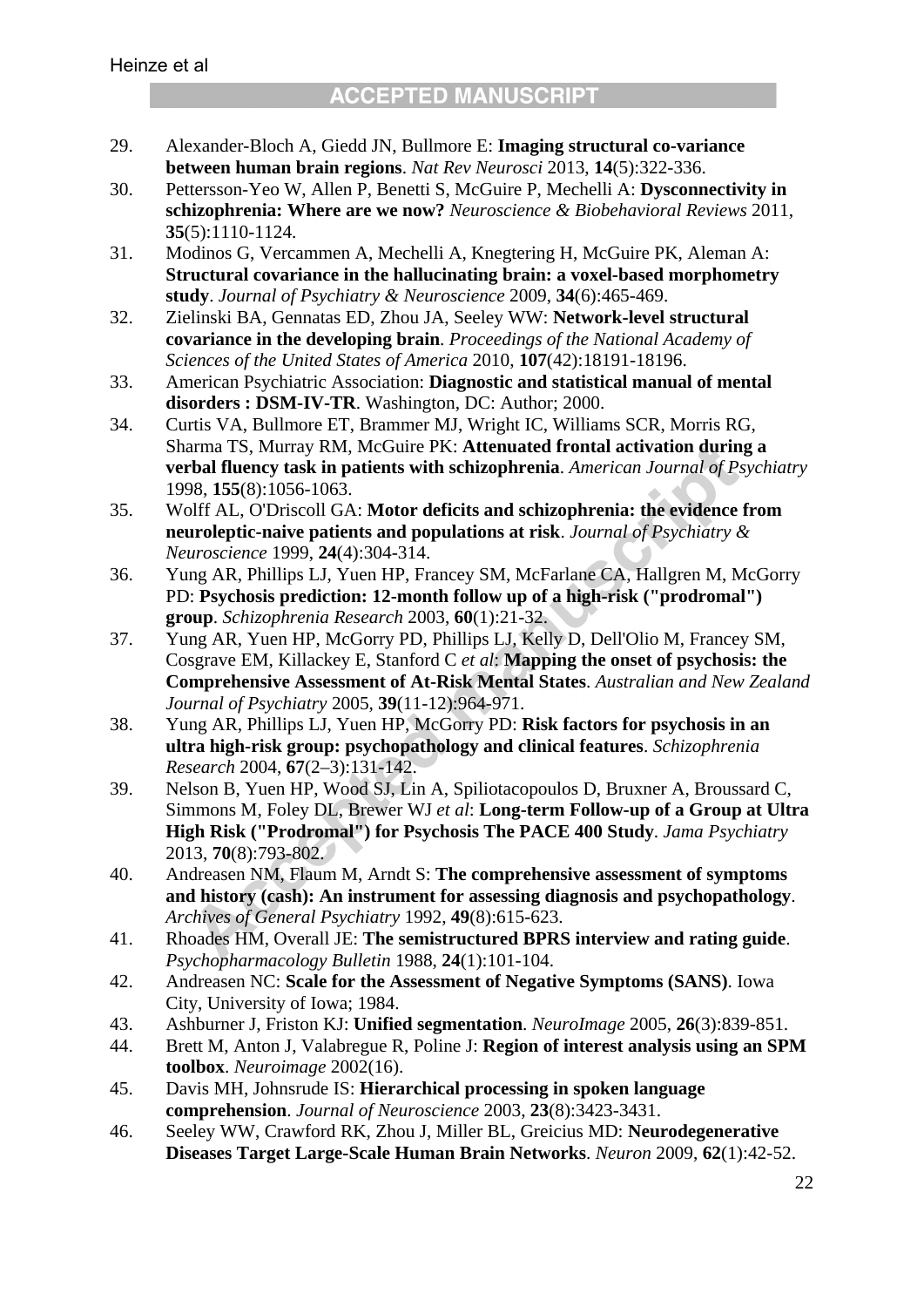- 47. Seeley WW, Menon V, Schatzberg AF, Keller J, Glover GH, Kenna H, Reiss AL, Greicius MD: **Dissociable intrinsic connectivity networks for salience processing and executive control**. *Journal of Neuroscience* 2007, **27**(9):2349-2356.
- 48. Damoiseaux JS, Rombouts SARB, Barkhof F, Scheltens P, Stam CJ, Smith SM, Beckmann CF: **Consistent Resting-State Networks across Healthy Subjects**. *Proceedings of the National Academy of Sciences of the United States of America*  2006, **103**(37):13848-13853.
- 49. Smith SM, Nichols TE: **Threshold-free cluster enhancement: Addressing problems of smoothing, threshold dependence and localisation in cluster inference**. *NeuroImage* 2009, **44**(1):83-98.
- 50. Fornito A, Yung AR, Wood SJ, Phillips LJ, Nelson B, Cotton S, Velakoulis D, McGorry PD, Pantelis C, Yücel M: **Anatomic Abnormalities of the Anterior Cingulate Cortex Before Psychosis Onset: An MRI Study of Ultra-High-Risk Individuals**. *Biological Psychiatry* 2008, **64**(9):758-765.
- 51. Soriano-Mas C, Harrison BJ, Pujol J, López-Solà M, Hernández-Ribas R, Alonso P, Contreras-Rodríguez O, Giménez M, Blanco-Hinojo L, Ortiz H *et al*: **Structural covariance of the neostriatum with regional gray matter volumes**. *Brain Structure and Function* 2013, **218**(3):697-709. LSC

### Table 1

*Demographic information, time to transition and self-report scores at baseline according to transition status* 

|                                            | Transition (n=51) | Non-Transition   | Test statistic    | p-value   |
|--------------------------------------------|-------------------|------------------|-------------------|-----------|
|                                            |                   | $(n=82)$         |                   |           |
| Mean age $\pm$ SD (in years)               | $19.6 + 3.6$      | $20.5 \pm 3.6$   | $t(131)=-1.416$   | 0.159     |
| Range                                      | 13.9-29.1         | 14.3-28.6        |                   |           |
|                                            |                   |                  |                   |           |
| Gender (m/f)                               | 29/22             | 48/34            | $\chi^2(1)=0.036$ | 0.849     |
| Mean time to transition $\pm$ SD (in days) | 519.3±666.4       | <b>NA</b>        | NA                | <b>NA</b> |
| Range                                      | $(6-3537)$        |                  |                   |           |
|                                            |                   |                  |                   |           |
| <b>BPRS</b> total score                    | $\tilde{x} = 42$  | $\tilde{x} = 43$ | $U = 1939$        | 0.554     |
|                                            |                   |                  | $Z = -0.592$      |           |
| <b>BPRS Positive Symptoms Score</b>        | $x = 8$           | $x = 8$          | $U = 1822$        | 0.252     |
| $(n = 51 \text{ vs } 81)$                  |                   |                  | $Z = -1.546$      |           |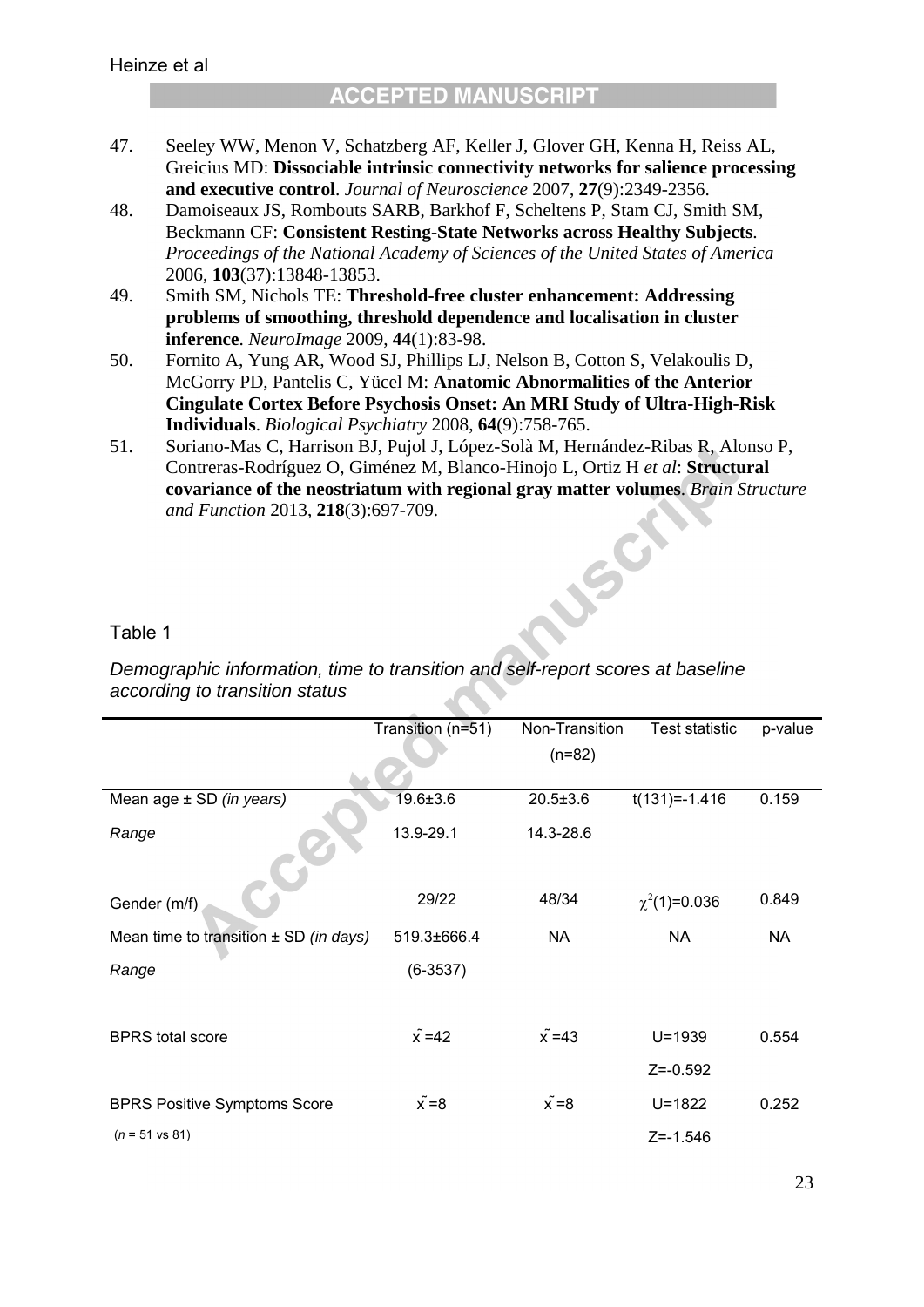| <b>BPRS Hallucination score</b> | $\tilde{x} = 2$  | $\tilde{x} = 2$ | $U = 2050.5$ | 0.94  |
|---------------------------------|------------------|-----------------|--------------|-------|
| $(n = 51 \text{ vs } 81)$       |                  |                 | $Z = -0.075$ |       |
|                                 |                  |                 |              |       |
| <b>SANS</b> total score         | $\tilde{x} = 19$ | $x = 16$        | $U = 1682$   | 0.058 |
|                                 |                  |                 | $Z = -1.894$ |       |
| <b>CAARMS DTC</b>               | $\tilde{x} = 2$  | $\tilde{x} = 2$ | $U = 1668.5$ | 0.076 |
| $(n = 50 \text{ vs } 81)$       |                  |                 | $Z = -1.772$ |       |
|                                 |                  |                 |              |       |
| <b>CAARMS PA</b>                | $\tilde{x} = 2$  | $\tilde{x} = 2$ | $U = 1838.5$ | 0.360 |
| $(n = 50 \text{ vs } 81)$       |                  |                 | $Z = -0.915$ |       |
|                                 |                  |                 |              |       |
| <b>CAARMS CD</b>                | $\tilde{x} = 2$  | $\tilde{x} = 2$ | $U = 1863$   | 0.41  |
| $(n = 50 \text{ vs } 81)$       |                  |                 | $Z = -0.823$ |       |
|                                 |                  |                 |              |       |

*Notes.* n=sample size, SD=standard deviation, m=male, f=female, NA=not applicable, BPRS=Brief Psychiatric Rating Scale, SANS=Scale for the Assessment of Negative Symptoms, CAARMS=Comprehensive Assessment of At-Risk Mental States, DTC=Disorders of Thought Content, PA=Perceptual Abnormalities, CD=Conceptual Disorganisation.

*Figure 1.* Patterns of structural covariance in ultra-high risk compared to healthy control participants for the visual, auditory, motor, speech, semantic, default-mode, salience and executive-control network.

*Figure 2.* Axial slices of (A) reduced structural covariance (SC) in the default-mode network between the right angular gyrus and right posterior cingulate and left orbitofrontal cortex in ultra-high risk (UHR) participants compared to healthy controls (HC), (B) increased SC in the executive control network (ECN) between the right inferior parietal lobule and the left paracingulate cortex in UHR individuals compared to HC, (C) increased SC in the motor network between the left precentral gyrus and left subcallosal cortex and paracingulate gyrus in UHR individuals compared to HC,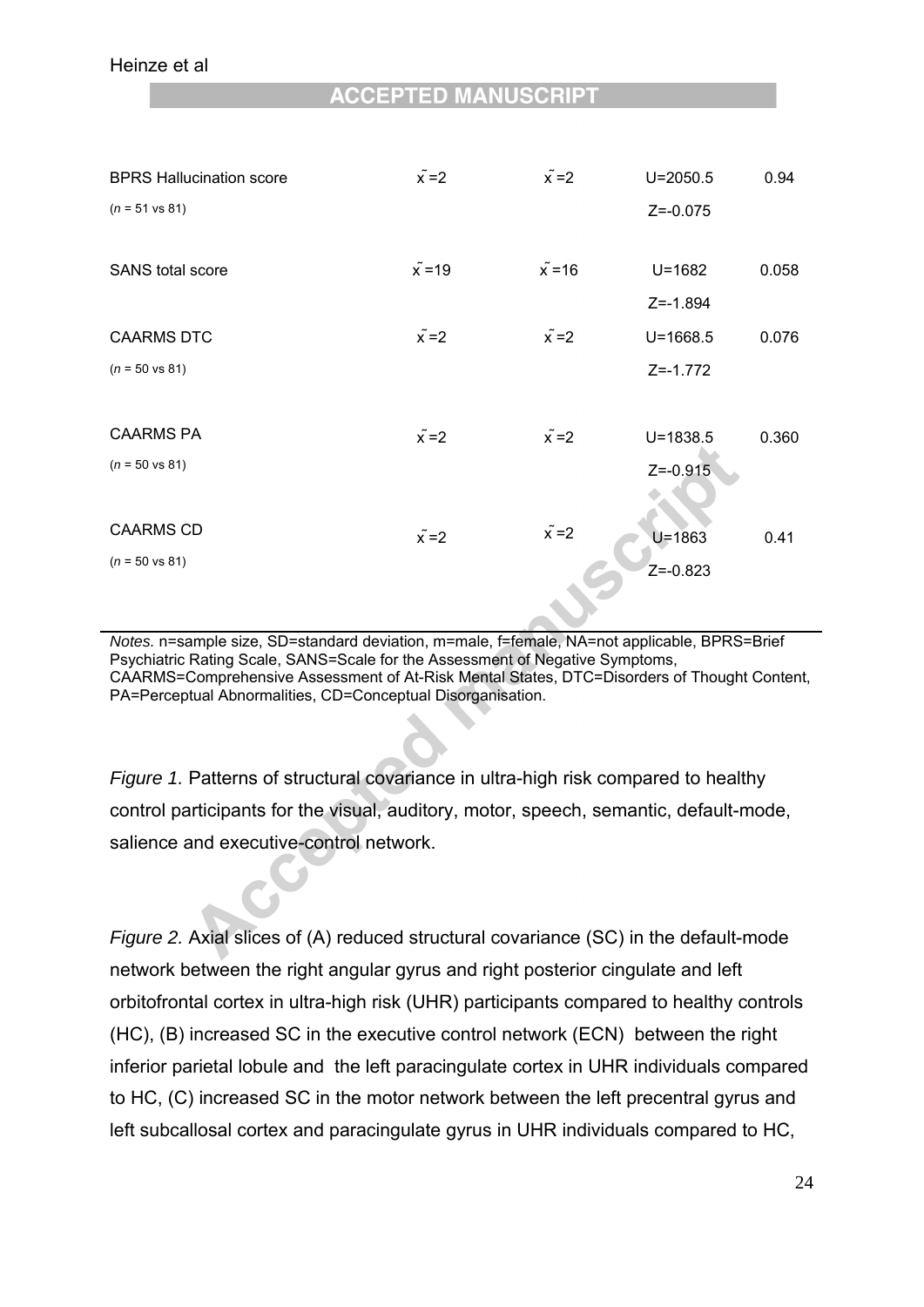(D) increased SC in the salience network between the left fronto-insular cortex and right occipital pole and superior parietal lobule for those who transitioned (UHR-P) compared to those who did not (UHR-NP), (E) decreased SC in the ECN between the right dorsolateral prefrontal cortex and right precentral gyrus for UHR-P compared to UHR-NP (F) increased SC in the auditory network between the right and left Heschl's gyrus and right anterior cingulate cortex for UHR-P compared to UHR-NP, (G) increased SC in the motor network between the left precentral gyrus and left superior and inferior and right middle frontal gyrus for UHR-P compared to UHR-NP.

Accepted manuscript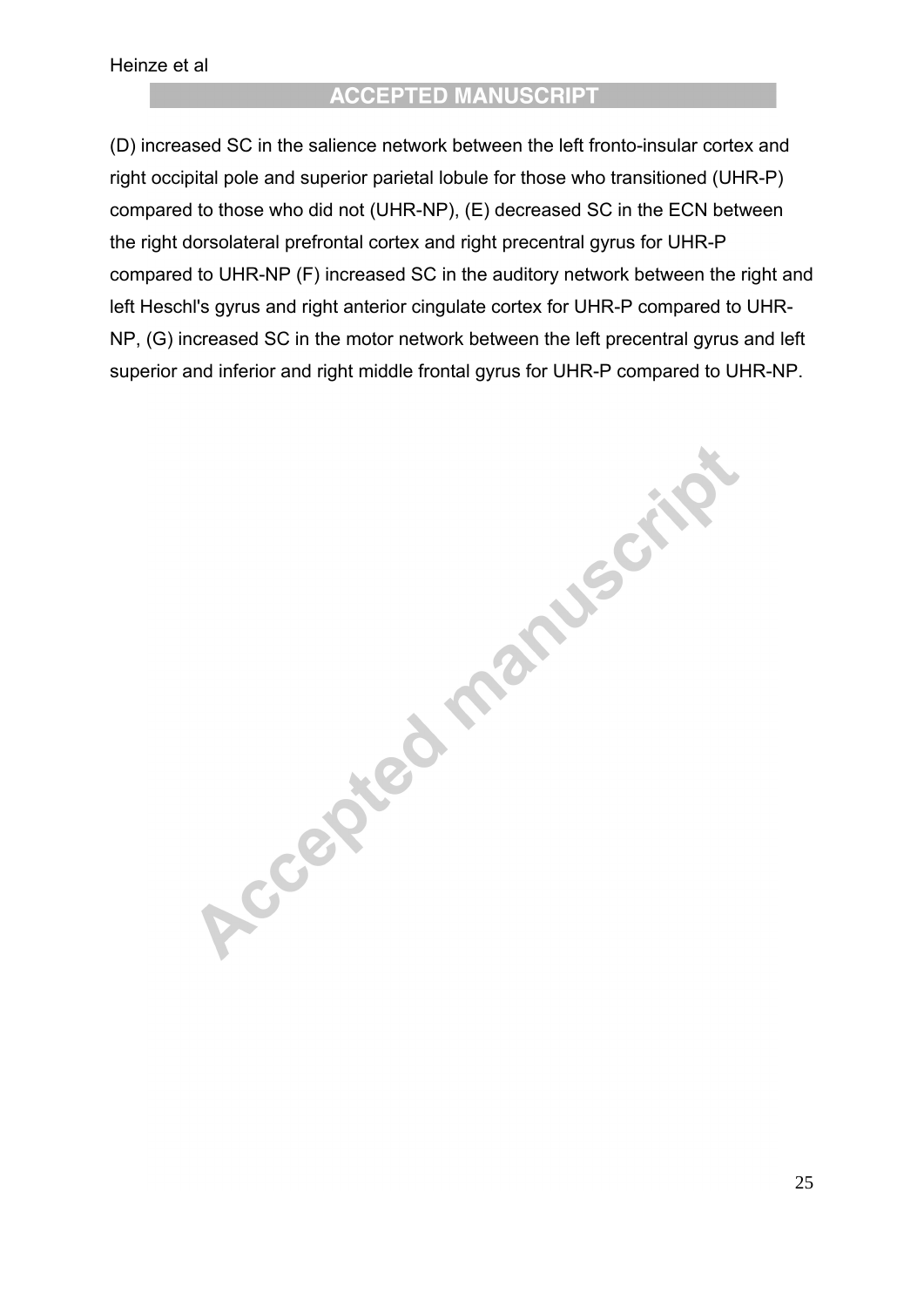# Fig. 1

| <b>Network</b><br>Seed                                              | <b>Covariance Maps</b>                                          |                                                                                                                                                                                                                               | <b>Cluster Size</b>           |                                                                    | <b>Brain Area</b>                                                                                                                                                                                                                                                                                  |  |
|---------------------------------------------------------------------|-----------------------------------------------------------------|-------------------------------------------------------------------------------------------------------------------------------------------------------------------------------------------------------------------------------|-------------------------------|--------------------------------------------------------------------|----------------------------------------------------------------------------------------------------------------------------------------------------------------------------------------------------------------------------------------------------------------------------------------------------|--|
| <b>MNI Coordinates</b>                                              | <b>UHR</b>                                                      | HC                                                                                                                                                                                                                            | UHR                           | HC                                                                 |                                                                                                                                                                                                                                                                                                    |  |
| <b>Visual Network</b><br><b>Calcarine Sulcus</b><br>$9 - 817$       |                                                                 |                                                                                                                                                                                                                               | 29693                         | 14808                                                              | <b>Right Intracalcarine Cortex</b>                                                                                                                                                                                                                                                                 |  |
| <b>Auditory Network</b><br><b>Heschl's Gyrus</b><br>46 - 18 10      |                                                                 |                                                                                                                                                                                                                               | 101122                        | 8682<br>5969                                                       | <b>Right Heschl's Gyrus</b>                                                                                                                                                                                                                                                                        |  |
| <b>Motor Network</b><br><b>Precentral Gyrus</b><br>28 - 16 66       | $\left(\frac{1}{2},\frac{1}{2}\right)$ (and )                   |                                                                                                                                                                                                                               | 71830<br>428<br>150<br>26, 32 | 1967<br>$\sim$<br>$\overline{\phantom{a}}$                         | <b>Right Precentral Gyrus</b><br><b>Left Precuneus</b><br>Left Supramarginal Gyrus<br>Left Frontal Pole                                                                                                                                                                                            |  |
| <b>Speech Network</b><br><b>Inferior Frontal Gyrus</b><br>50 18 7   |                                                                 |                                                                                                                                                                                                                               | 118286                        | 5844<br>2170                                                       | <b>Right Inferior Frontal Gyrus</b><br>Left Insular Cortex                                                                                                                                                                                                                                         |  |
| <b>Semantic Network</b><br><b>Temporal Pole</b><br>38 10 - 28       |                                                                 |                                                                                                                                                                                                                               | 106658                        | 6842                                                               | <b>Right Temporal Pole</b>                                                                                                                                                                                                                                                                         |  |
| <b>Default-Mode Network</b><br>Angular Gyrus<br>46-5923             |                                                                 |                                                                                                                                                                                                                               | 29693                         | 14808                                                              | <b>Right Intracalcarine Cortex</b>                                                                                                                                                                                                                                                                 |  |
| <b>Executive Control</b><br><b>Network</b><br>dlPFC<br>44 36 20     |                                                                 |                                                                                                                                                                                                                               | 64061                         | 20818<br>64                                                        | <b>Right Frontal Pole</b><br>Left Paracingulate Gyrus                                                                                                                                                                                                                                              |  |
| <b>Salience Network</b><br><b>Frontoinsular Cortex</b><br>38 26 -10 | chosen to demonstrate only most<br>0.05 for group comparisons). | A more stringent family-wise error (FWE)-<br>and threshold-free cluster enhancement<br>(TFCE)- corrected p-value of 0.01 has been<br>statistically significant clusters (as opposed<br>to FWE- and TFCE-corrected p-values of | 177293<br>٠                   | 15266<br>15283<br>22168<br>857,<br>164, 62<br>56<br>86<br>27<br>94 | <b>Right Orbitofrontal Cortex</b><br>Left Orbitofrontal Cortex<br>Left Posterior Cingulate Cortex<br>Left Frontal Pole<br>Left Superior Parietal Lobule<br><b>Right Middle Temporal Gyrus</b><br><b>Right Frontal Pole</b><br>Right Parahippocampal Gyrus<br><b>Right Lateral Occipital Cortex</b> |  |
|                                                                     |                                                                 |                                                                                                                                                                                                                               |                               |                                                                    |                                                                                                                                                                                                                                                                                                    |  |